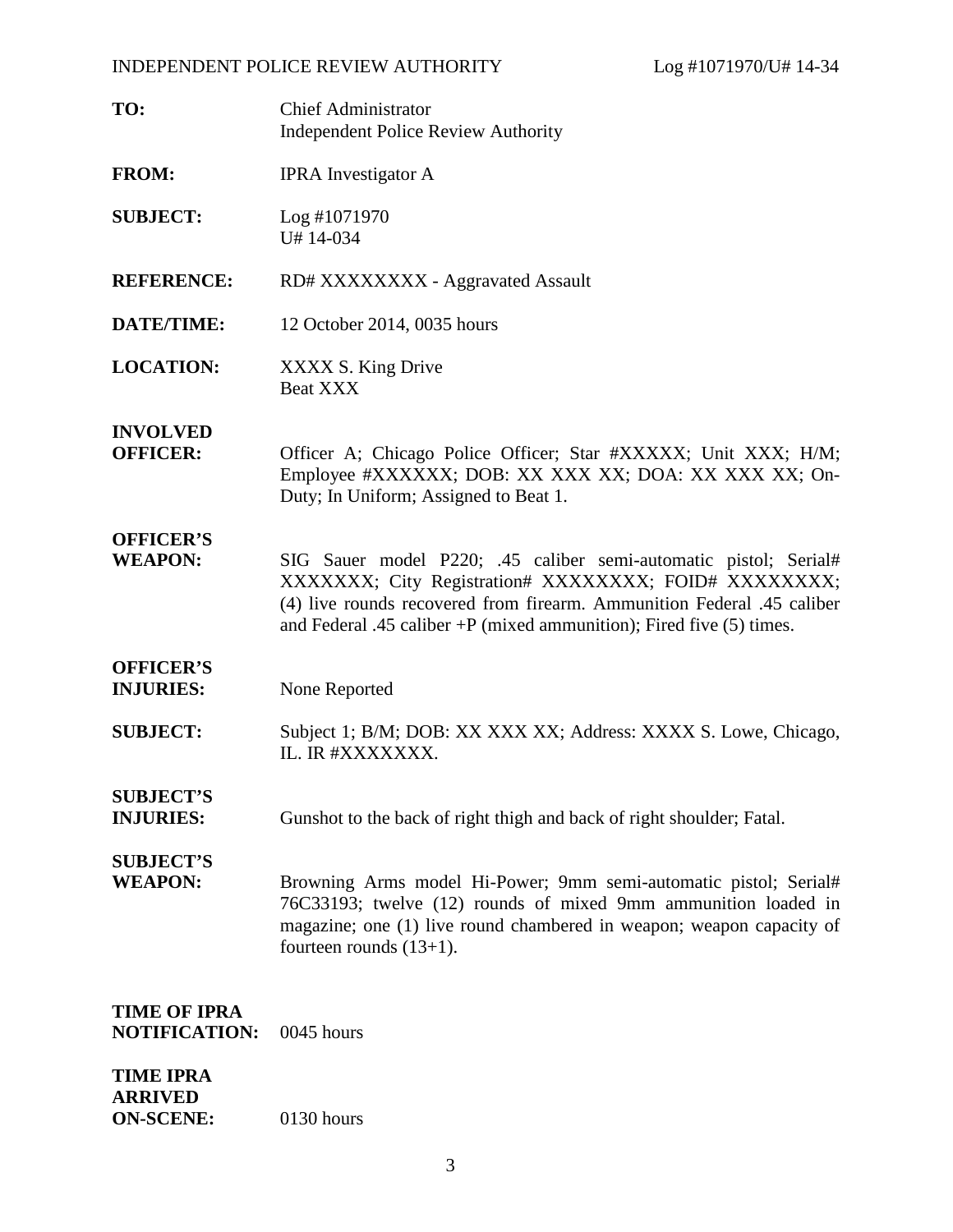#### **INTRODUCTION:**

On 12 October 2014, at approximately 0035 hours, members of the Chicago Police Department responded to the report of gunshots being fired in the area of Martin Luther King, Jr. Drive and West 53<sup>rd</sup> Street. Upon their arrival, the officers came into contact with Subject A, who fled on foot from the officers, while reportedly being in possession of a firearm. Police Officer 1 fired his service weapon at Subject 1, striking him multiple times and causing his death.

#### **ALLEGATIONS:**

It is alleged that on 12 October 2014, at approximately 0035 hours, at the location of XXXX S. King Drive, **Officer 1, #XXXX**:

- **1.** violated department policy regarding the use of deadly force, General Order 03-02-03, III, in that he shot Subject 1 without justification, causing his death;
- **2.** violated department policy, Special Order S07-01-04, in that he disturbed evidence by recovering a firearm from Subject 1 before it could be properly processed;
- **3.** violated department policy in that he failed to qualify with his firearm, as required under Special Order S11-03-01;
- **4.** violated department policy, Uniform and Property Order U04-02-01, in that he had mismatched ammunition loaded in his firearm.

#### **APPLICABLE RULES**

Chicago Police Department General Order, GO 03-02-03; Deadly Force

Chicago Police Department General Order, G04-02; Crime Scene Protection and Processing

Chicago Police Department Special Order, S07-01-04; Firearms Taken Into Custody or Turned In

Chicago Police Department Special Order, S11-03-01; Annual Prescribed Weapon Qualification Program

Chicago Police Department Uniform and Property Order, U04-02-01; Department Approved Weapons and Ammunition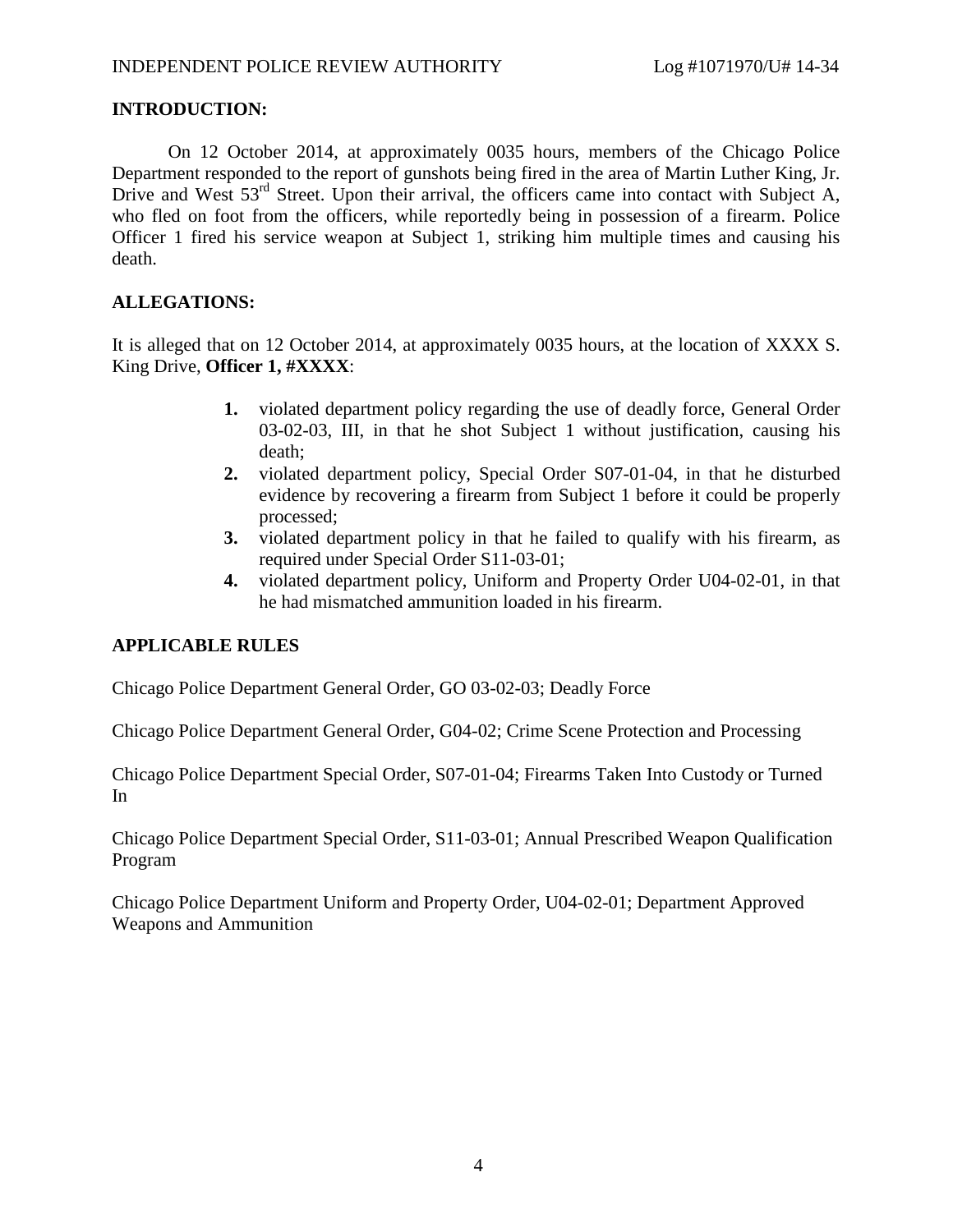#### **SUMMARY OF INCIDENT**

On 12 October 2014, at approximately 0030 hours, Subject 1 was leaving a party held in the area of W.  $53<sup>rd</sup>$  Street and S. King Drive. Subject 1 was the rear passenger in a burgundy Chevy Malibu driven by Subject 2. Subject 3 was seated in the rear, on the driver's side. Subject 4 was seated in the front seat of the vehicle. As the car drove away from the gathering, multiple shots were fired at the vehicle by an unknown assailant(s).

Subject 2 drove around the block and parked his Chevy Malibu on the west side of S. King Drive, just south of W.  $53<sup>rd</sup>$  Street. The occupants of his vehicle, including Subject 1, walked back towards the party on W. 53<sup>rd</sup> Street.

Moments later, multiple citizens in the area began to call 911 reporting "shots fired" and "a person with a gun" in the area of W. 53<sup>rd</sup> Street and S. King Drive.

At approximately 0035 hours, multiple officers from the  $2<sup>nd</sup>$  District responded to the reports of shots fired in the area of W.  $53<sup>rd</sup>$  Street and S. King Drive. The responding officers came into contact with Subject 1, who fled east on W.  $53<sup>rd</sup>$  Street, and then south on S. King Drive. (See attached diagram, Exhibit A) As he fled south, Subject 1 ran into the path of Officer B and Officer C. When these two officers attempted to apprehend Subject 1, there was a brief physical struggle involving Subject 1 and Officer C after which Subject 1 fled north on S. King Drive.

As Subject 1 fled north, Beat 1, an unmarked department vehicle, arrived at the corner of W. 53<sup>rd</sup> Street and S. King Drive. Beat 1 was comprised of Officer A, # XXXXX, in the rear driver's side seat; Officer D, # XXXX, as the driver; and Officer E, #XXXXX, as the front passenger.

Officer A exited the rear of the vehicle as Subject 1 was running east across S. King Drive, towards Washington Park. Officer A observed a firearm in Subject 1's right hand. Officer A fired his service weapon five (5) times at Subject 1. Subject 1 fell to the ground, at which time Officer A moved towards Subject 1 and observed that he was still holding a firearm in his right hand. Officer A recovered Subject 1's firearm, and tucked it into the rear of his own waistband.

Subject 1 was transported to University of Chicago Hospital, as he had suffered gunshot wounds to the back of his right leg and the back of his right shoulder. Subject 1 succumbed to his injuries and was pronounced deceased.

The shooting was captured by the in-car camera of Beat 2. The On Call Incident Commander responding to this event, Deputy Chief A, reviewed the footage and referred this incident to the Independent Police Review Authority for further investigation.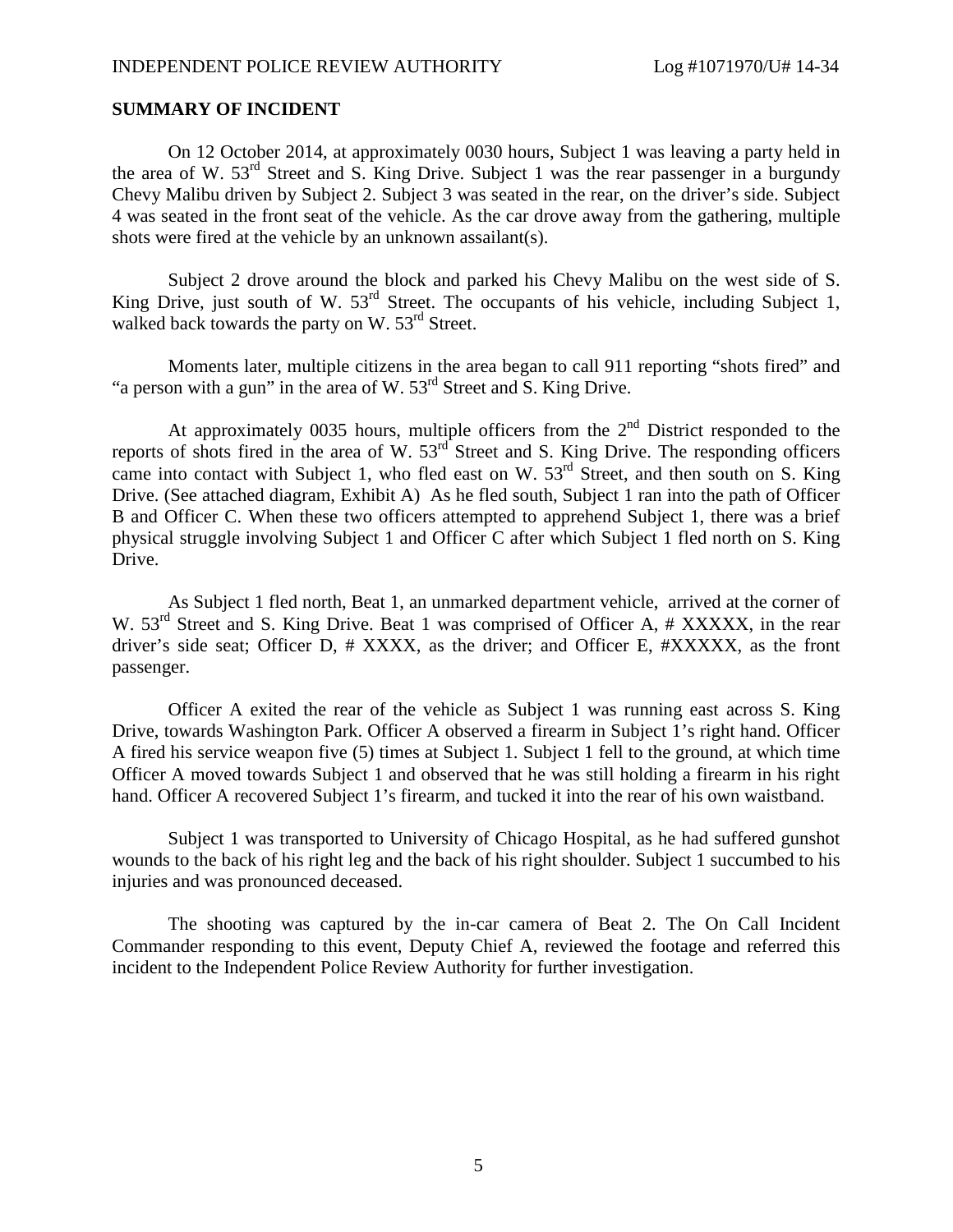#### **INVESTIGATION:**

The **In-Car Video Footage from Beat 2** depicts Beat 2 (operated by Officers F, #XXXX, and G,  $\#XXXX$ ) driving eastbound on  $51<sup>st</sup>$  Street, and turning on Cottage Grove from  $51<sup>st</sup>$ Street, through Washington Park. The video depicts Beat 2 then driving north on King Drive, from  $55<sup>th</sup>$  Street, following the unmarked vehicle operated by Officers C,  $\#XXXXX$  and B, #XXXX.

Officers C and B can be seen turning into the southbound lane of King Drive and parking diagonally, facing northwest, in the southbound lane of King Drive. Officers C and B exit their unmarked vehicle and approach Subject 2, who is standing near a CTA Bus Stop booth.

The video depicts Subject 1 running east from W.  $53<sup>rd</sup>$  Street and then south on King Drive. Subject 1's left hand appears to be near his waistband while his right arm appears to be swinging freely. The video depicts Officer H and Sergeant A chasing Subject 1 in close pursuit.

Subject 1 continues to flee south, at which time he exits the camera frame for approximately four (4) seconds.

The video depicts Beat 1 arriving from the north, and stopping at the southwest corner of 53<sup>rd</sup> Street and S. King Drive.

The video next depicts Subject 1 running northbound on the west side of King Drive. Subject 1 runs alongside the passenger side of Beat 1, in a diagonal direction, toward the rear of the unmarked vehicle. The passenger side front door and both driver's side doors of the unmarked vehicle open.

The video depicts Subject 1 running behind Beat 1 and then beyond the vehicle, in a diagonal direction, eastbound, toward Washington Park. As the subject is running, his arms are moving back and forth freely and his elbows are high. The video does not clearly depict whether Subject 1's hands are open or closed, or whether he had anything in his hands. Officer A and Officer D exit from the driver's side of the unmarked vehicle. Officer A immediately runs eastbound behind the subject and discharges his firearm in the direction of the subject. Officer D and Officer E run in the same direction.

The video depicts that within seconds, several officers converge upon the subject as he lay on the grassy area on the east side of King Drive, at the perimeter of Washington Park. The driver of Beat 2 repositions the car diagonally across S. King Dr., in an apparent effort to block oncoming northbound traffic. As a result, the in-car camera is no longer directed toward the location where Subject 1 fell, and instead depicts onlookers who have come to the corner of S. King Drive and W.  $53<sup>rd</sup>$  Street. (Att # 52, 53).

The **Tactical Response Report (TRR),** completed by Officer A indicates that Subject 1 did not follow verbal direction, fled, posed an imminent threat of battery, and attempted to point a semi-automatic weapon in the direction of Officer A. Officer A responded with member presence, verbal commands, and the discharge of his firearm. (Att. #8)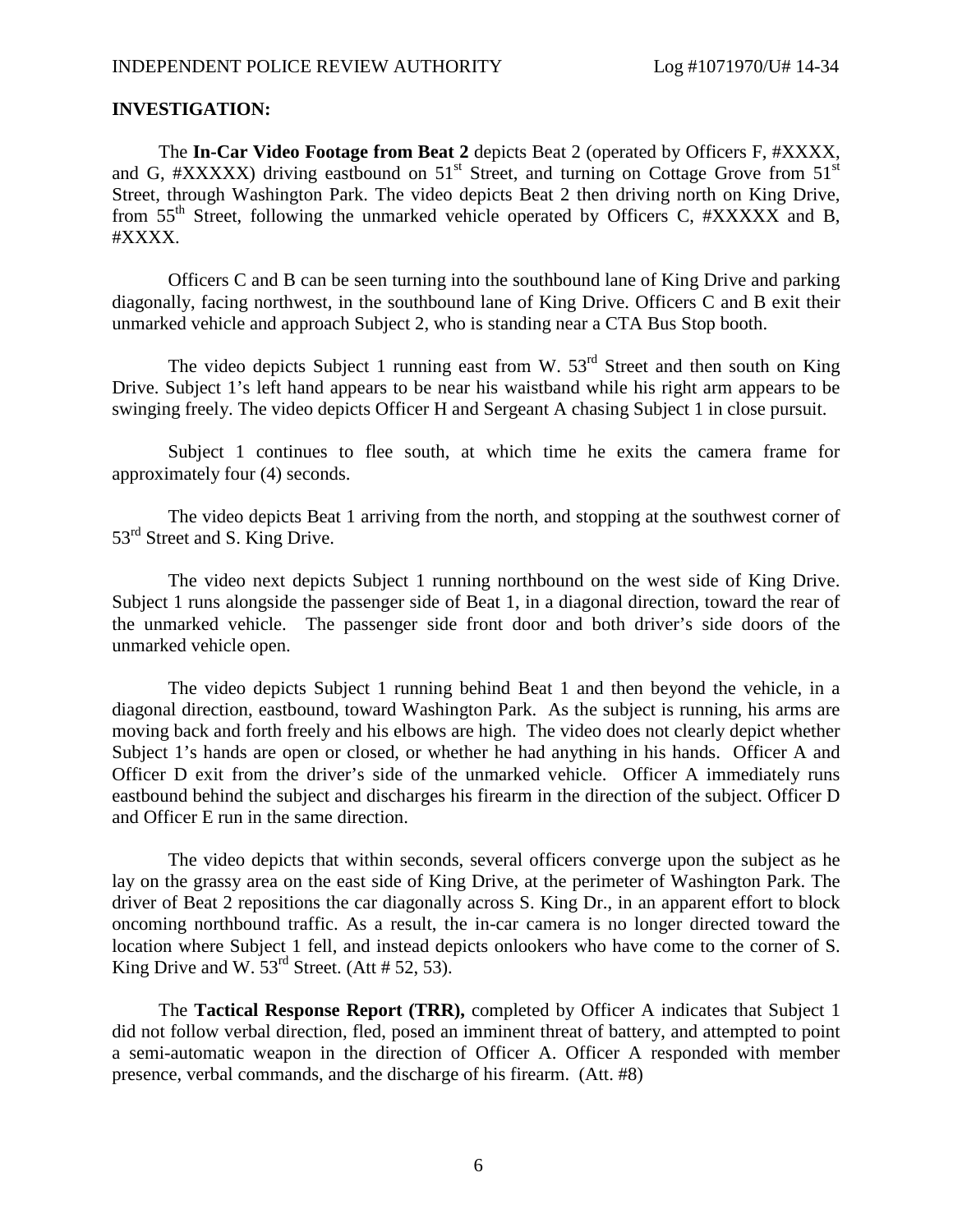According to the **Officer's Battery Report (OBR)**, on the date, time and location of the incident Officer A was in uniform, investigating the report of a man with a gun. Subject 1 attempted to point a weapon in Officer A's direction. Officer A did not sustain any injuries. (Att. #9)

The **Crime Scene Processing Reports** indicate that Officer A's Sig Sauer P220 .45 firearm was collected as evidence. An examination of the firearm showed that one live round of Federal .45 caliber ammunition was in the chamber. Within its eight-round capacity magazine were two live rounds of Federal .45 caliber ammunition, and one round of Federal .45+P caliber ammunition.

Five expended shell casings were collected from the street at W. 53<sup>rd</sup> and S. King Drive. The casings, believed to be fired from Officer A's weapon, comprised of three Federal .45 caliber casings and two Federal .45+P caliber casings.

The reports also document the recovery of the weapon reported to have been in the possession of Subject 1: a Browning Arms 9mm semi-automatic pistol loaded with twelve live (unfired) rounds of mixed 9mm ammunition. The chamber of the pistol contained one Federal 9mm Luger cartridge, while the magazine contained eleven rounds of varying manufacture: three Federal 9mm Luger cartridges, three TulAmmo 9mm Luger cartridges, one GECO 9mm Luger cartridge, one Norinco 9mm Luger cartridge, one Sellier & Bellot 9mm Luger cartridge, one CBC 9mm Luger cartridge, and one Winchester 9mm Luger cartridge.

The Crime Scene Processing Reports further indicate that one additional live round of TulAmmo 9mm Luger ammunition was recovered from the rear seat cushion of Subject 2's Chevy Malibu. $<sup>1</sup>$ </sup>

Apparent blood evidence on the Browning Arms 9mm pistol was swabbed and collected for potential DNA comparison. (Atts. #106-109).

**Evidence Technician Photographs** document photos of the incident scene and the related evidence. The photographs depict multiple pictures of the Browning Arms 9mm semiautomatic handgun and ammunition allegedly possessed by Subject 1, and the live TulAmmo 9mm cartridge recovered from the rear passenger seat cushion of the Chevy Malibu. The photographs of the firearm depict grass, dirt, and other debris in the slide of the weapon.

The photographs also depict Officer A's weapon, the shell casings reported to have been expended from his weapon and the ammunition left remaining in his weapon. (Atts. #58, 128- 132, 143, 149)

**OEMC Zone Audio Transmissions**: The OEMC and PCAD reports were collected and made part of this case file. An analysis of the Chicago Police Department Event Queries and Transmissions shows that the following relevant 911 calls and dispatch transmissions were made:

<sup>&</sup>lt;sup>1</sup> In a statement to IPRA, Subject 2 would relate that Subject 1 "cocked" a pistol in his car prior to exiting.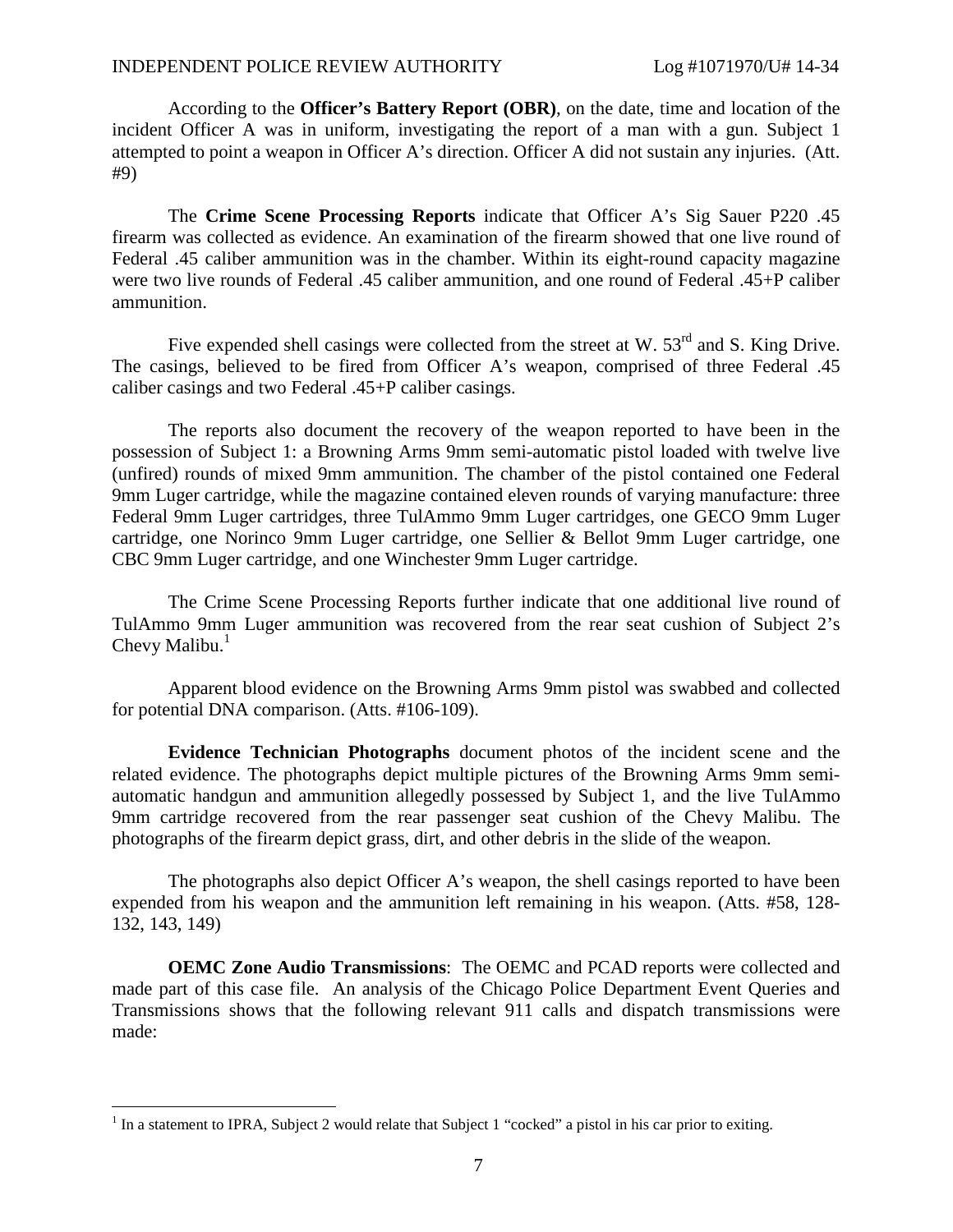- 12 October 2014, at 00:34:36, Beat 7 reported hearing approximately seven or eight gunshots, directly east of the 002nd District Station.
- $\bullet$  12 October 2014, at 00:35:37, the OEMC Dispatcher informed Units in the 002<sup>nd</sup> District that Beat 7 was reporting shots fired east of the station, in an area that was some distance east of XXXX S. Wentworth.
- 12 October 2014, at 00:36:19, the Dispatcher directed Beat 4 to respond to the "shots" fired" incident and gave the location as  $\overline{XXX}$  E.  $53<sup>rd</sup>$  Street. The Dispatcher then advised that an anonymous caller reported hearing five shots and that three males wearing hooded sweatshirts had been seen walking eastbound.
- $\bullet$  12 October 2014, at 00:37:01, the Dispatcher advised Units in the 002<sup>nd</sup> District of a call of "shots fired" at XXX E. 53rd Street, announcing that there were now multiple calls coming in to 911 regarding shots fired in the area.
- 12 October 2014, at 00:38, the Dispatcher provided further information from the 911 callers, relating that two male blacks, wearing dark clothing, were just shooting and that one of the offenders fled eastbound and into the alley.
- 12 October 2014, at 00:41:16, Beat 3 reported locating a vehicle with its windows shot out in the area of XXXX S. King Drive. Subsequently, multiple officers begin to announce that they were in a foot pursuit with a black male running towards S. King Drive.
- 12 October 2014, at 00:41:38, Beat 8 reported "shots fired by the police."
- 12 October 2014, at 00:43:32, Beat 1 reported that a weapon had been recovered.
- 12 October 2014, at 00:45:31, a 911 caller reported shots fired. The conversation between the caller and the Dispatcher was as follows:
	- Dispatcher: "Chicago Emergency [unintelligible] 911."
	- Caller: "They need more back up out here Ma'am. They just had a big shooting out here. I'm at XXXX S. King Drive. It's some police out here but it's not enough."
	- Dispatcher: "Okay. What. Are they fighting over there?"
	- Caller: "Yes. It's like a riot now cause they done had some shooting. I don't want to get back in the window because I'm scared. I know the police are out here but they ain't got enough back up Ma'am."
	- Dispatcher: "Alright. We'll get a beat car out there to assist. Can I have a name for you?"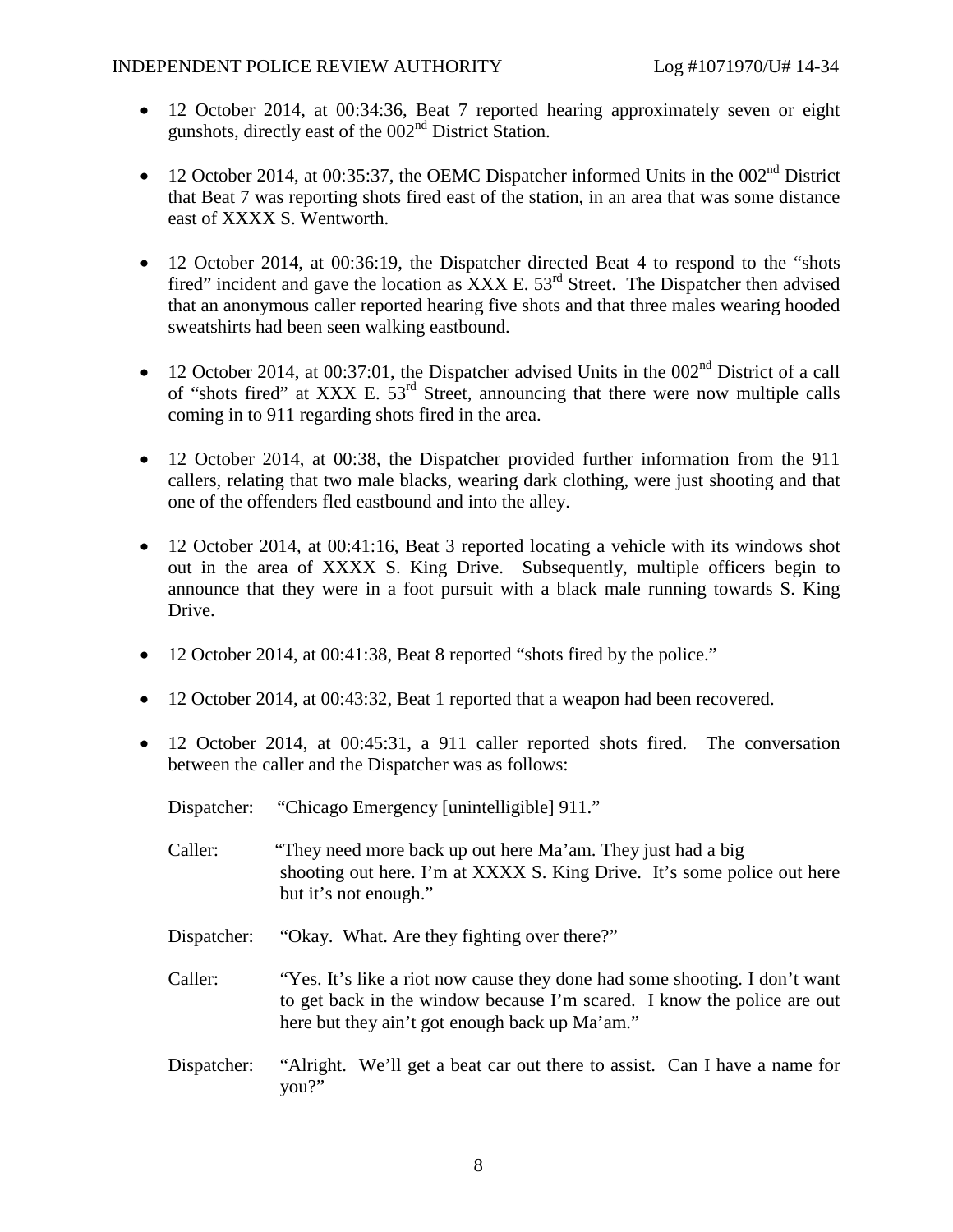Caller: "Yes. My name is XXXXXXXXX." Dispatcher: "Alright XXXXXXXX. Do you see anyone injured or are you not sure?" Caller: "I know they just. I just seent the fire. Somebody out there." Dispatcher: "You heard like several shots fired?" Caller: "Yeah and the police was out there and I don't know what happened after that. I just know they in the park right here, across the street from my home. But they need some more backup because these people out here going crazy." Dispatcher: "Alright. We'll get a beat car over and I appreciate it. Thank you." Caller: "You welcome. Bye bye." (Att. 23)

**Illinois State Police (ISP) Forensic Science Laboratory Reports** document the forensic examination of the recovered firearms-related evidence.

A firearms/toolmark specialist found that Officer A's Sig Sauer P220 was fully functional and in proper firing condition, and determined that the cartridge casings recovered at the scene of this event had been fired from Officer A's pistol. He also examined toolmarks present on the live cartridge found in the rear of Subject 2's vehicle, but the toolmarks were insufficiently detailed to determine whether they had been made by the Browning Hi-Power 9mm semiautomatic handgun allegedly possessed by Subject 1. The tool marks on the round that could not be excluded as have been made by the Browning Arms 9mm recovered from Subject 1. (Att. 65)

The firearms/toolmark specialist also examined the Browning Hi-Power 9mm pistol, and observed that its surface was worn and rusted. Although the Browning pistol was functional (capable of firing), the "firearm did not cycle properly during test firing. Each cartridge case only partially ejected then was manually removed." The specialist test-fired the weapon and "also chambered [several cartridges] and lead test marks were made." The resulting test casings were entered into the Integrated Ballistics Identification System (IBIS) database, which generated a match indicating that the Browning Hi-Power 9mm pistol was used in a September 25, 2013 shooting crime at  $56<sup>th</sup>$  and Green in Chicago, Illinois.<sup>2</sup> (Att 165)

DNA analysis revealed that blood collected from the barrel of the Browning Hi-Power 9mm pistol contained DNA from one human male profile. Comparison to a known blood standard taken from Subject 1 shows that Subject 1 could not be excluded as the contributor of the human male DNA present on the barrel of the firearm. The reports indicate that 1 in 490 quintillion unrelated black males, 1 in 11 sextillion unrelated white males, and 1 in 210 sextillion Hispanic males could not be excluded from contributing to the DNA present on that weapon. (Atts. 67, 146)

<sup>&</sup>lt;sup>2</sup> Chicago Police Department RD#XXXXXXXX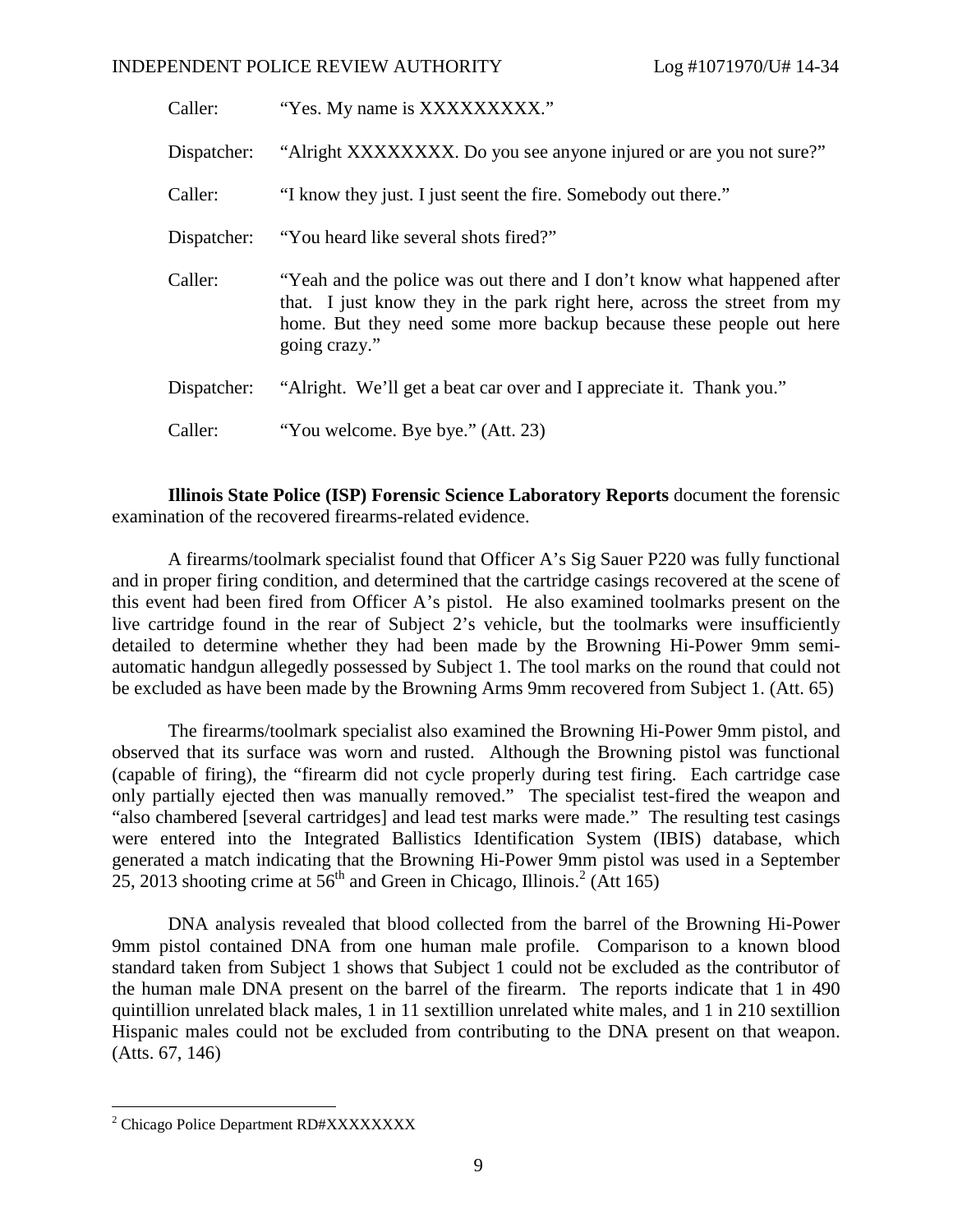**The Medical Examiner's Report** and Photographs document the postmortem examination of Subject 1. The report indicates that Subject 1 was shot twice. Subject 1 was shot once in the back (posterior) of his right thigh, with the bullet lodging just behind Subject 1's right knee. Subject 1 was also shot in the back of his lower right shoulder, with an exit wound at his left eyelid. The reports indicates that this wound track severed Subject 1's right jugular vein.

The examination and subsequent toxicology showed the presence of alcohol in Subject 1's system, with an Ethanol presence of 118mg/dl.<sup>3</sup> The examination also showed previous healed gunshot wounds on Subject 1's person.

The report indicates that there was no evidence of close-range firing. The cause of death was multiple gunshot wounds, with the manner being ruled a homicide. (Atts. # 64)

The **IPRA Preliminary Report** and the **CPD Initiation Report** relate the same information as reported in the Summary of Incident of this report. In his initiation report, Deputy Chief A notes that Officer A had failed to qualify with his weapon as required, and that his weapon was loaded with a mix of Federal .45 caliber ammunition and Federal .45+P caliber ammunition. (Atts. #4,14).

#### **CIVILIAN WITNESS STATEMENTS**

#### **WITNESS, Subject 2**

**In his 12 October 2014 statement to IPRA, Subject 2** stated that, on the evening of this incident, he was at a party at a house on W. 53<sup>rd</sup> Street, near S. King Drive. Subject 2 left the party and entered his 2003 Chevy Malibu. Subject 2 stated that he was the driver, Subject 3 was the rear passenger, Subject 1 sat in the rear passenger seat on the driver's side, and "another guy that Subject 3 knew from the neighborhood" (Subject 4) sat in the front seat. Subject 2 stated that he and Subject 3 attended high school together, but that he did not know either Subject 1 or Subject 4 previously.

Subject 2 stated that as he drove away from W.  $53<sup>rd</sup>$  Street, his car was fired upon by unknown person(s). Subject 2 believed that there were approximately eight (8) shots fired at his vehicle. Subject 2 stated that he continued to drive away from the area. Subject 2 stated that as he drove away, he heard a pistol being "cocked" behind him. Subject 2 did not see any of his passengers with a firearm, though he inferred that the passenger seated behind him, Subject 1, was in possession of one after hearing this sound.

Subject 2 stated that "he was instructed" to drive back to the area of W.  $53<sup>rd</sup>$  Street and S. King Dr.<sup>4</sup> Subject 2 stated that he parked his car on S. King Drive, near a CTA bus stop south of W. 53<sup>rd</sup> Street. Subject 2 stood next to his car for several minutes, while Subject 1, Subject 4, and Subject 3 walked back towards the party on W. 53<sup>rd</sup> Street.

Subject 2 stated that two police officers in an unmarked car pulled up near him, exited their vehicle, and began to approach him. Subject 2 began to inform the officers that his car had

 $3$  118 Milligrams of alcohol per deciliter of blood is equivalent to a 1.18 BAC

<sup>&</sup>lt;sup>4</sup> Subject 2 did not state which of his passengers provided this instruction to him.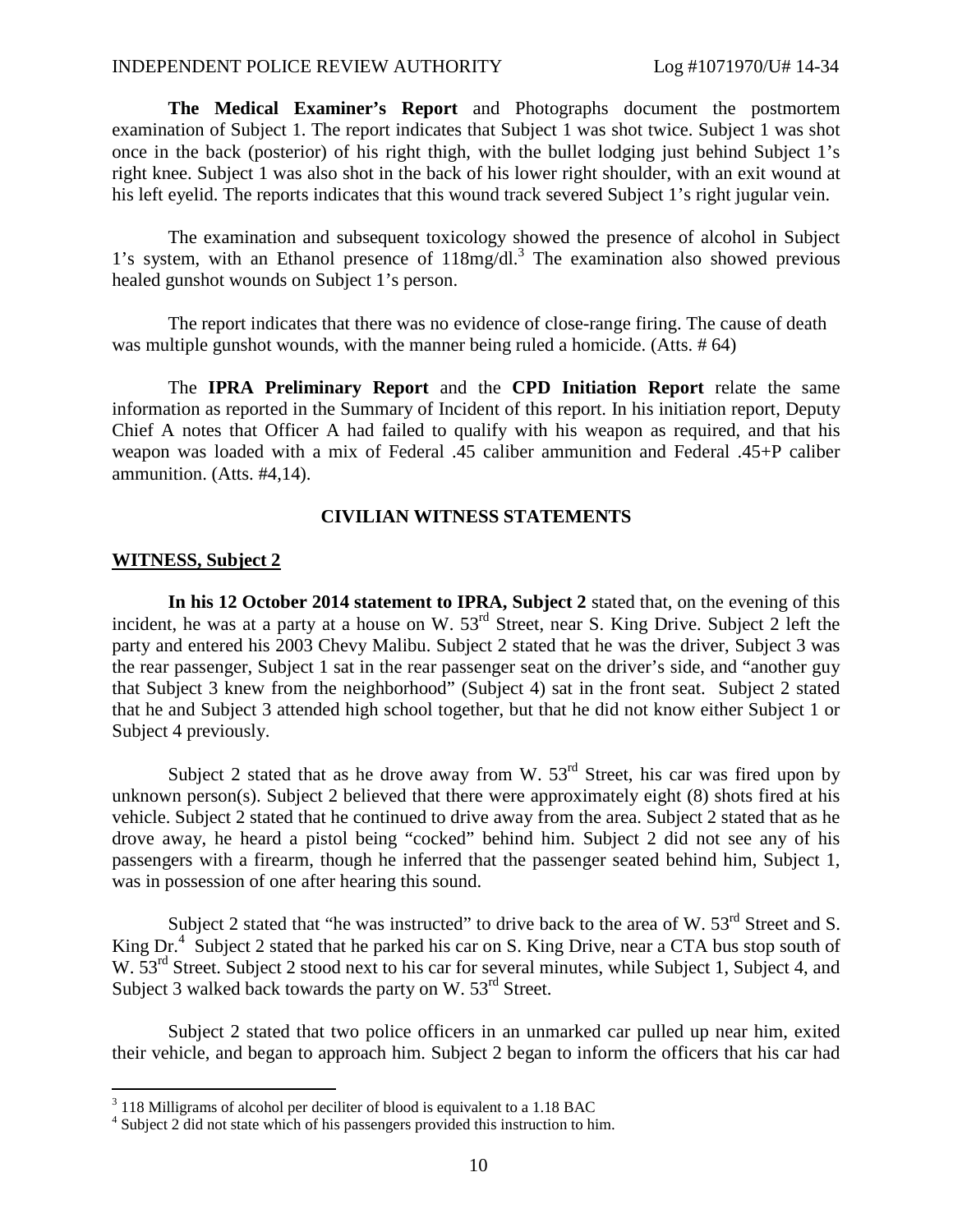been fired upon, at which time he observed Subject 1 running around the corner of W. 53<sup>rd</sup> St, northbound on S. King Drive. Subject 2 observed that other police officers were chasing Subject 1.

Subject 2 believed that Subject 1 was running back to his car. Subject 2 stated that as he ran, Subject 1 had his hands in his jacket pockets. Subject 2 stated that the two police officers who had been talking to him turned their attention to Subject 1, and began yelling for him to "stop" and "show (his) hands."

Subject 2 stated that apparently upon seeing that he was running towards the two officers, Subject 1 reversed his direction and ran north, and then northeast, across S. King Dr. Subject 2 stated that Subject 1's hands were no longer in his jacket pockets, they were near his body, close to his side. Subject 2 stated he did not see a firearm in Subject 1's hand. Subject 2 stated that multiple officers arrived simultaneously. Subject 2 stated that he heard the officers consistently yelling for Subject 1 to "stop" and "show (his) hands." Subject 2 stated that officers were chasing Subject 1 across the street, at which time he saw "flashes" and heard gunshots, and then observed Subject 1 fall on the sidewalk at the perimeter of Washington Park. Subject 2 stated he did not actually see any officer fire his weapon.

Subject 2 stated that the officers began to move towards Subject 1 and stand over him. Subject 2 did not see any officer bend down and move or take anything from the ground where Subject 1 had fallen, although he did overhear a white male officer state, "He had a gun."

**In his 9 September 2015 deposition, Subject 2** initially stated that when he saw Subject 1 running from the police, he could see both of his hands and could see that Subject 1 was not holding a firearm. Later in the same deposition, Subject 2 stated that when Subject 1 was running towards him, his arms were near the front of his torso, and he could not see his hands.

Subject 2 stated that a male police officer announced, "he has a gun," as Subject 1 fled; Subject 2 subsequently saw a male police officer fall to the ground as Subject 1 ran towards the park. Subject 2 stated that Subject 1 had his back towards him and all of the police officers that were arriving at the intersection. Subject 2 stated that it was at this time in Subject 1's flight that he could not see his hands.

Subject 2 stated that he heard one gunshot and saw Subject 1 fall to the ground. Subject 2 could not see Subject 1's hands from the position he was standing, and was therefore unable to see if he did or did not have anything in his hands.

Subject 2 stated that he did not see Subject 1, or anyone else in his vehicle, with a firearm on the evening this incident occurred. Subject 2 stated that he had no knowledge that Subject 1 had a firearm prior to the shooting. Subject 2 explained that the responding detectives asked him why a live round of ammunition had been located in the rear of his vehicle. Subject 2 stated that he told the detectives he heard a metallic "click" from his backseat, after his car had been shot, while en route back to the party. Subject 2 explained that the detectives told him that a bullet was found in his car, and told him that Subject 1 was found to be in a possession of a weapon, leading him to state to the detectives that the sound he heard was a firearm "cocking." In his deposition on this date, Subject 2 explained that he did hear a sound, but that he was not certain the sound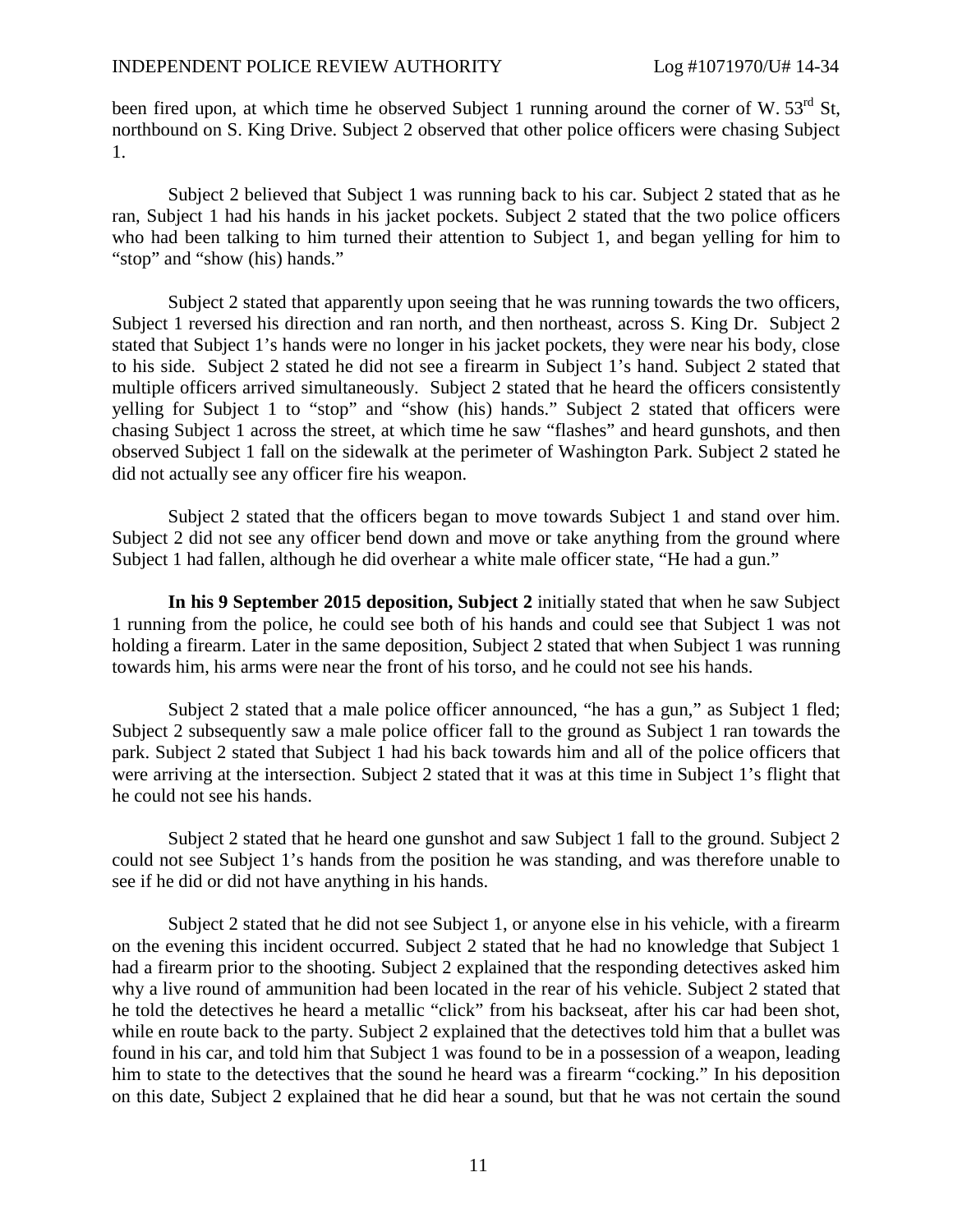was from a firearm. Subject 2 explained that he originally provided the detectives with this information because, "a gun had to be involved in the story.<sup>551</sup>

In his deposition, Subject 2 stated that "according to the banter" amongst his passengers in his car at the time they were fired upon, that Subject 1 and Subject 4 may have been "hit" or "grazed" with gunfire.<sup>6</sup>

#### **WITNESS, Subject 4**

**In his 2 December 2015 statement to IPRA, Subject 4** stated that he was with his cousin, Subject 1, on the evening of 12 October 2014. Subject 4 stated that they were also with Subject 2 and Subject 3 at a party on W. 53<sup>rd</sup> Street near King Drive. Subject 4 stated that their group left the party, entered Subject 2's vehicle, and began to drive away – at which time unknown person(s) fired at them.

Subject 4 explained that after their car was struck with gunfire, the group returned to the party to alert their associates that they had been shot at. Subject 4 stated that he was trying to convince a young woman inside the home to let them back in, as she had locked the gate and would not allow them inside, when he observed a person run past him, being chased by the police. Subject 4 explained that at the moment he saw this person running, he did not initially recognize that it was Subject 1.

Subject 4 explained that, as this was happening, he was standing on the north side of West 53<sup>rd</sup> Street and Subject 3 was standing on the south side of West 53<sup>rd</sup> Street.

Subject 4 stated that he observed a marked Chevy Tahoe traveling west on W.  $53<sup>rd</sup>$  Street. Subject 4 stated that officers exited this vehicle and pursued Subject 1. Subject 4 identified the shooting officer as being in that group of officers.<sup>7</sup>

Subject 4 stated that as Subject 1 ran across King Drive, towards the park, one of the officers yelled, "Stop, Freeze!" Subject 4 stated that Subject 1 began to raise his hands in the air and began to change his posture consistent with someone who is preparing to come to a stop after running. Subject 4 stated that it was at this time that the officer began shooting. Subject 4 stated that Subject 1 had his back to the officer at the time the shots were fired. Subject 4 described the officer that fired as a Hispanic male, in plainclothes. Subject 4 stated that the officer who fired had run from W. 53<sup>rd</sup> Street and had been, "doing most of the chasing."<sup>8</sup>

Subject 4 stated that Subject 1 did not have a firearm in his possession on the evening the shooting occurred. Subject 4 did not know Subject 1 to carry a firearm, stating that Subject 1, "got no felonies, no background or none of that...wasn't even one of them type people."

<sup>5</sup> Att. 120, Page 94, Line 14

<sup>6</sup> Att 120, Page 22, Line 6-9

 $<sup>7</sup>$  Att 162, Page 16, Line 3, "them was the ones that did the shooting."</sup>

<sup>8</sup> Att 162, Page 31, Line 3

<sup>&</sup>lt;sup>9</sup> Att 162, Page 37, Line 2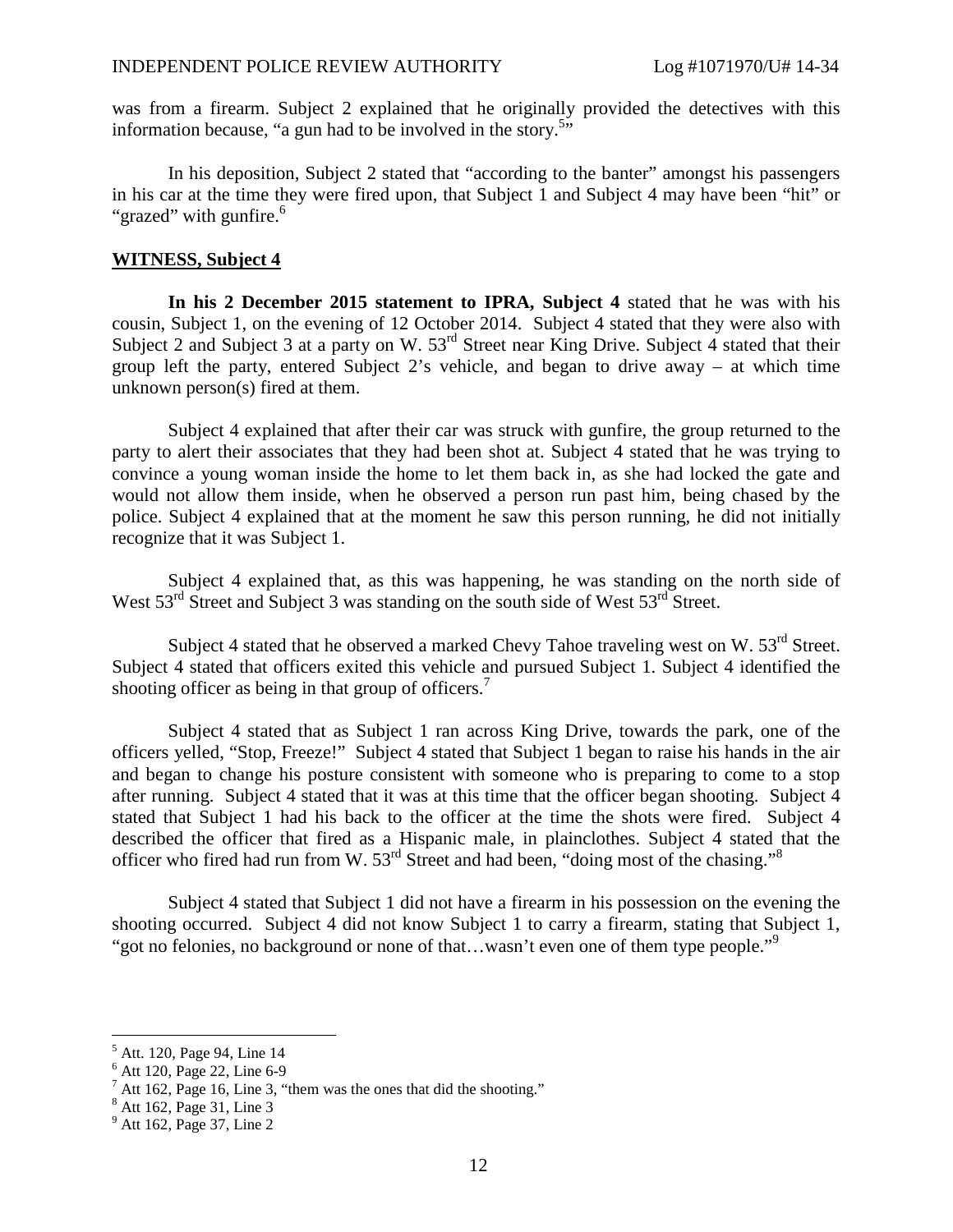Subject 4 stated that Subject 1 was running from the police when he was shot and did not turn back towards them to offer any threat. Subject 4 stated that he has not previously seen any video footage of this shooting.

#### **WITNESS, Subject 3**

**In his 30 September 2015 deposition and in his 17 January 2016 statement to IPRA, Subject 3** stated that he was with Subject 1 on the evening of 12 October 2014. Subject 3 and Subject 2 went to high school together. Subject 3 stated that they were also with Subject 2 and Subject 4 at a party on W.  $53<sup>rd</sup>$  Street near King Drive. Subject 3 stated that he grew up in the same neighborhood as Subject 1 and Subject 4 and has known them all of his life. Subject 3 stated that their group left the party, entered Subject 2's vehicle, and began to drive away. Subject 3 explained that Subject 2 was the driver, Subject 4 was in the front seat, and Subject 1 was in the rear seat behind the driver. Subject 3 stated that as they prepared to drive away, he looked out of the rear window of their car and saw two or three males appear from either behind a tree or a building. Subject 3 stated that the subjects had firearms and began to fire at their car.

Subject 3 could not be specific about the description or number of the attackers, stating, "I got a bad seeing, I need glasses to really see."<sup>10</sup>

Subject 3 stated that they drove away from the area, drove around the block, and then returned to King Drive and West 53rd Street. Subject 3 stated that Subject 4 announced that one of the bullets may have "skipped him in the shoulder," and that Subject 1 had stated that he thought, "one of them had hit him in the back."<sup>11</sup>

Subject 3 stated he did not see anyone in Subject 2's vehicle with a firearm, nor did he hear the sound of a firearm being manipulated or "racked."

Subject 3 stated that after they exited Subject 2's vehicle, they attempted to go back inside the building where the party was being held, but that persons there would not unlock the gate for them. Subject 3 stated that he was on the south side of W. 53<sup>rd</sup> Street, Subject 4 was on the north side of W.  $53<sup>rd</sup>$  Street, and Subject 1 had gone into the north alley, east of King Drive.

Subject 3 stated that, moments later, Subject 1 ran from the alley, and east on  $53<sup>rd</sup>$  Street, with an unmarked police Crown Victoria driving out of the alley behind him. Subject 3 stated that as he ran, Subject 1 had his hands in the pockets of the hooded sweatshirt he was wearing. Subject 3 stated that Subject 1 turned south on King Drive and was out of his sight for approximately five seconds. Subject 3 stated he heard someone yell, "he got a gun!"<sup>12</sup>

Subject 3 stated that, at that time, Subject 1 began to run east across King Drive, and was now back in his line of sight. Subject 3 stated that an unmarked police vehicle arrived in the intersection and an officer exited the car and began shooting at Subject 1. Subject 3 stated that Subject 1's hands were up in the air with his back to the officer, and that he had no weapon, or any other object, in his hands.

<sup>&</sup>lt;sup>10</sup> Att 176, Page 14, Line 14

<sup>&</sup>lt;sup>11</sup> Att 176, Page 17, Lines 1-5

<sup>&</sup>lt;sup>12</sup> Att 176, Page 25, Line 17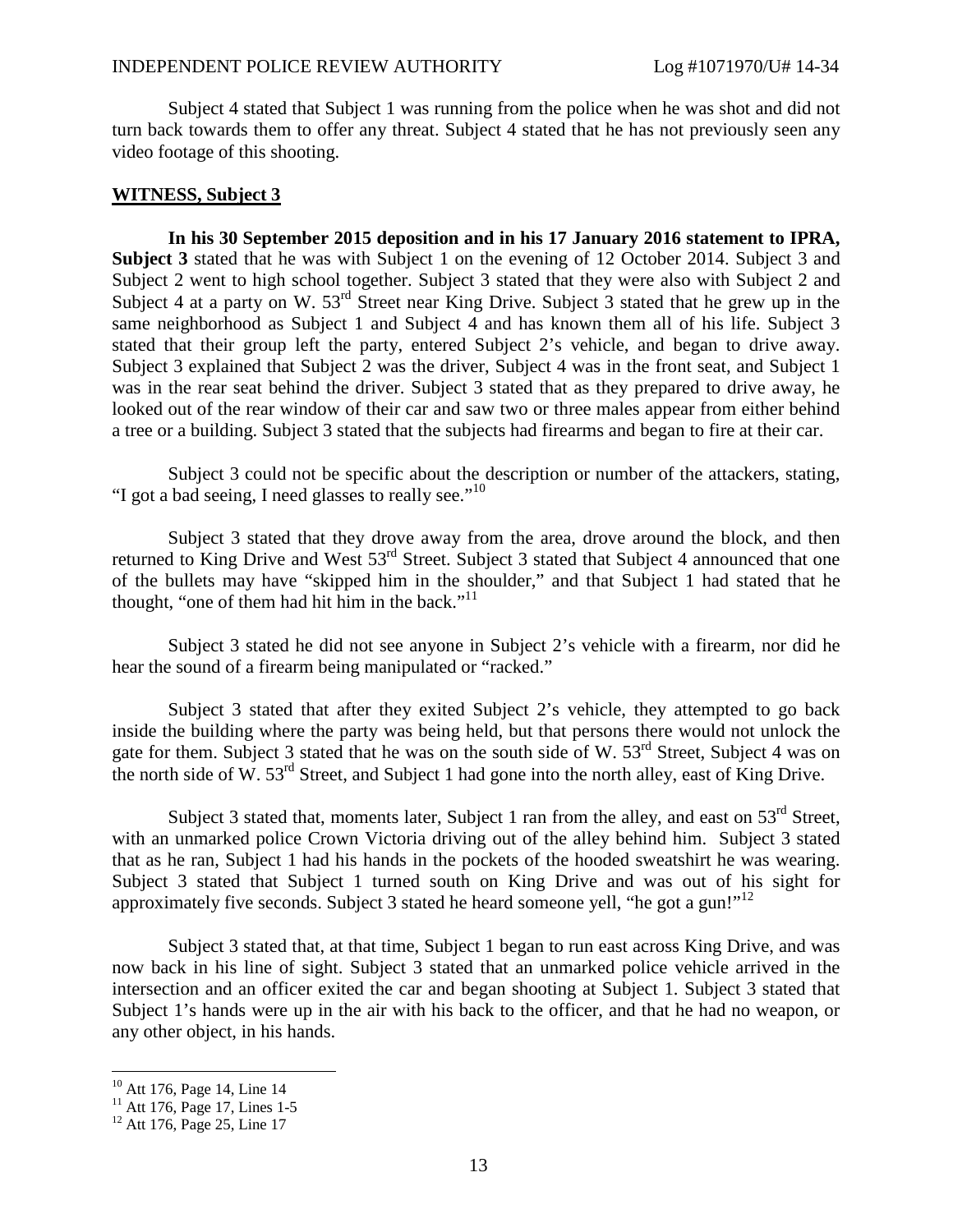Subject 3 stated that he heard several gunshots, at which time Subject 1 fell to the ground near the entrance to the park. Subject 3 stated that multiple police officers began to converge around Subject 1.

Subject 3 stated that he has known Subject 1 since childhood and does not know Subject 1 to carry firearms or to be involved in any gang activity.

#### **WITNESS, Subject 5**

**In her deposition in the Civil Suit XXXXXXXX on 1 June 2016,** Subject 5 testified that she is the mother of Subject 1. Subject 5 was not an eye-witness to this event, and provided testimony relative to her response to the scene, and later to the hospital. (Att#204)

#### **WITNESS, Subject 6**

**In her deposition in the Civil Suit XXXXXXXX on 2 August 2016,** Subject 6 testified that she is a cousin of Subject 1. Subject 6 was not an eyewitness to this event, and provided testimony relating to a conversation she had with Subject 4 on the morning after the incident. Subject 6 stated that Subject 4 told her Subject 1 had a firearm on the night of the event. While Subject 4 was in the car with Subject 1, some individuals outside the car fired shots into the vehicle, and Subject 1 had attempted to return shots from inside the car. According to Subject 6, Subject 4 stated that Subject 1 then instructed the driver to turn around, which the driver did, and at that point, Subject 1's gun jammed and he was not able to fire his weapon. According to Subject 6, Subject 4 told her that the parties then heard police sirens, and they attempted to leave the area by "curbing" the car and fleeing on foot. Subject 6 further testified that Subject 4 said that, initially, he and Subject 1 were running together, but Subject 1 outran Subject 4, and Subject 4 was kneeling by a car when he heard the officers fire, but did not see Subject 1 get shot. According to Subject 6, Subject 4 told her that, after Subject 1 left the car, he saw Subject 1 throw his gun into the alley while they were running and that Subject 1 did not have a gun when he was shot by the police. Subject 6 also stated that Subject 3 had also told Subject 6's sister, XXXXX, that Subject 1 had a gun with him on the night of the incident, and that he had instructed the driver to turn the car around because he did not want to walk away from a situation where someone had fired a weapon at him.<sup>13</sup> (Att. 228)

#### **POLICE OFFICER STATEMENTS**

#### **OFFICER D**

**In his statement to IPRA on 12 October 2014, Witness Officer D, #XXXX** stated that on the date of this incident he was working Beat 1 with Officer A and Officer E. Officer D stated that he was driving their unmarked police vehicle, with Officer E as the front passenger and Officer A in the back seat, on the driver's side. Officer E, Officer A and Officer D were all assigned to the same tactical team on the date of this incident.

 $13$  Due to potential bias based on a family conflict, IPRA did not rely on this witness's statements in our analysis or findings.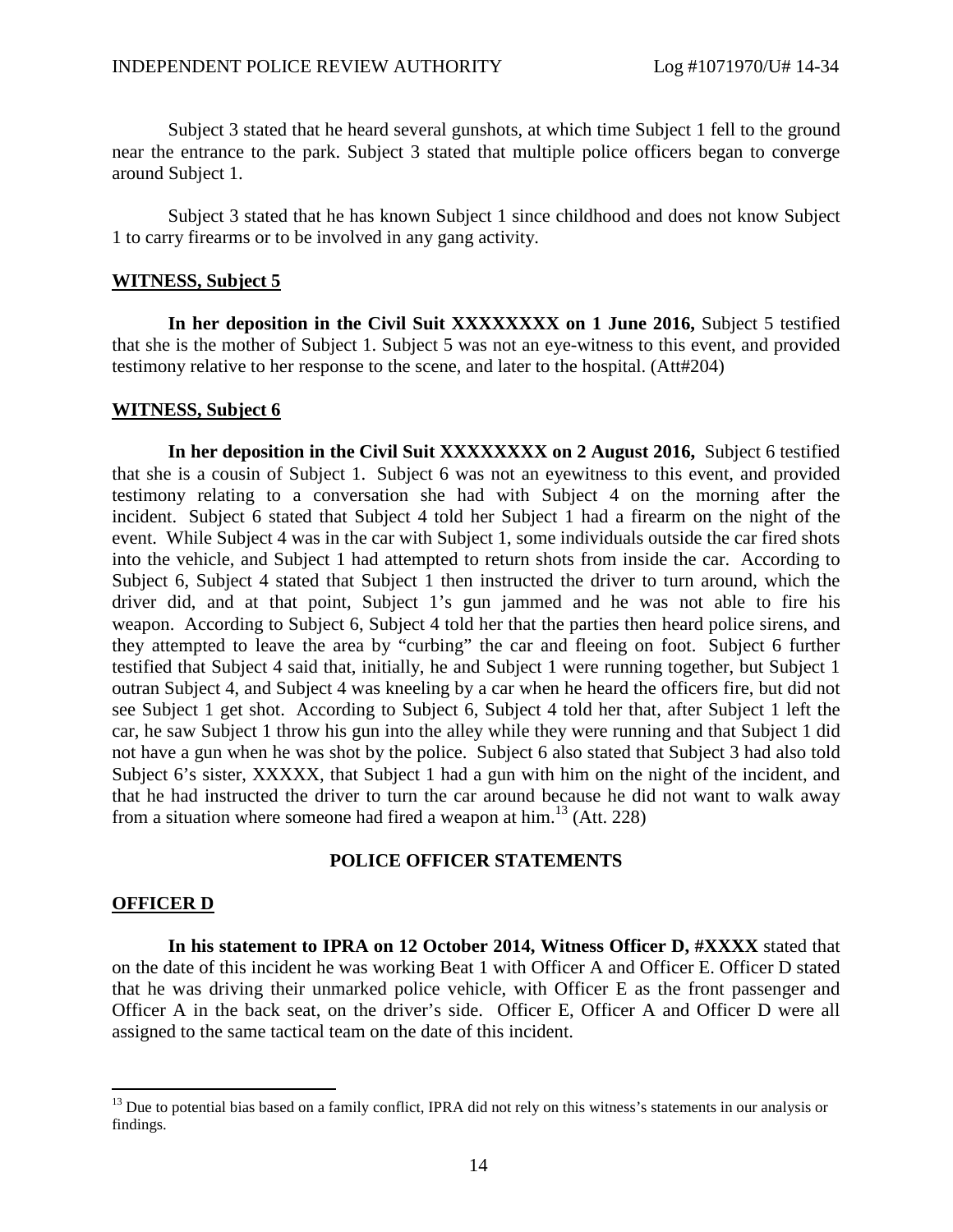The officers were responding to a call of shots fired in the area of W.  $51<sup>st</sup>$  Street and King Drive, when they heard other officers announce via police radio that they were in pursuit of a subject on foot. Officer D stated that as they were driving towards the intersection, he saw Subject 1 struggling with Officer C and Officer B. Officer D stated he could clearly see that Subject 1 was holding a firearm in his right hand. Officer D stated that the officers were trying to take hold of Subject 1, but that Subject 1 was swinging his arms and turning his torso in an attempt to break free of the officers' attempts to control him.

Officer D stated that Subject 1 escaped the control of the other officers, and ran north along the passenger side of his car, and then behind his car towards Washington Park. Officer D stated that he exited his vehicle with his firearm drawn. Officer D saw that Subject 1 still had his firearm in his right hand, near his waist, and that his arm was moving in an "up and down motion."<sup>14</sup>

Officer D stated that he did not see Subject 1 pointing the weapon at anyone, but that he was running towards the park with the firearm in his hand. Officer D stated that he heard gunshots and saw Subject 1 fall at the entrance of the park. Officer D did not see Officer A fire his weapon. Officer D stated that he did not fire his weapon, as he did not feel it was safe from his position, while other officers would have been in his line of fire.

Officer D stated that as he approached Subject 1, he could see that Subject 1's firearm was on the ground, under his hand. Officer D stated the officers became aware of a large group of citizens approaching from the north side of W.53rd Street. At that time, Officer A retrieved Subject 1's firearm and kept in on his person. (Att. 36)

#### **OFFICER E**

**In his statement to IPRA on 8 November 2014, Witness Officer E, #XXXXX** stated that on the date of this incident he was working Beat 1 with Officer A and Officer D. Officer E stated that he was the front passenger in their unmarked police vehicle, with Officer D as the driver and Officer A in the back seat, on the driver's side.

Officer E stated that Officer A is his regular partner, and that Officer D is another member of their tactical team. Officer E described Officer A as a co-worker and a friend. He also stated that they have socialized together outside of work.

Officer E stated they were responding to a call of shots fired in the area of W.  $51<sup>st</sup>$  Street and King Drive, when they heard other officers announce via police radio that they were in pursuit of a subject on foot. Officer E stated that as they were driving south on King Drive, he saw Subject 1 struggling with Officer C and Officer B. Officer E stated he could see that Subject 1 was holding a firearm in his right hand. Officer E stated that he announced words to the effect of, "He's got a gun" to Officers A and D, who were in the car with him. Officer E stated that the officers were trying to restrain Subject 1, but that Subject 1 was swinging his arms and his firearm, in an attempt to evade the officers. Officer E stated that during the struggle, it appeared that Subject 1 pointed his weapon at the officers.

<sup>&</sup>lt;sup>14</sup> Statement of Officer D, Att  $# 36$ , Page 17, Line 16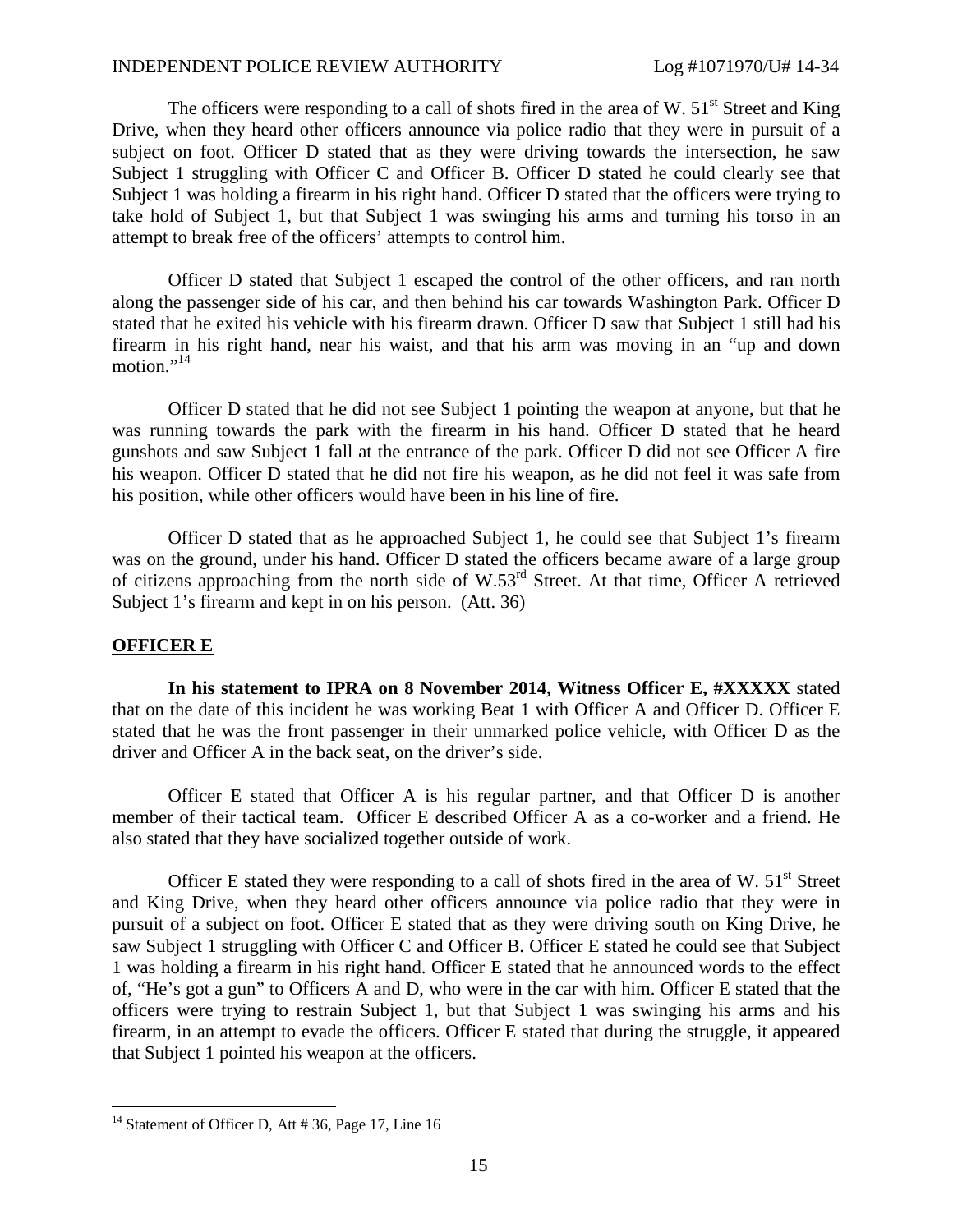Officer E stated that Subject 1 broke free from the control of the other officers, and ran north along the passenger side of his car. Officer E saw that Subject 1 still had his firearm in his control. Officer E stated he feared Subject 1 might fire the weapon at him as he ran past and that he "ducked down" as Subject 1 fled past him.

Officer E stated he then began to exit his vehicle, at which time he heard multiple gunshots. Officer E looked eastward and saw Officer A with his firearm drawn and pointing in the direction of Washington Park. Officer E observed Subject 1 running and then collapsing on the grass at the entrance to the park.

Officer E explained that after Subject 1 ran past him, he was not at an angle that allowed him to see his hands – and he therefore did not see Subject 1 holding the firearm when he fell forward. Officer E stated that Officer A moved towards Subject 1 while he was on the ground. Officer E did not see Officer A recover Subject 1's weapon, although he did hear Officer A announce that he had recovered it. Officer A had stated this to Officer E as Officer E was moving to handcuff Subject 1.

Officer E stated that he was not in a position to see what Subject 1 was doing as he ran behind their car, and across King Drive; Officer E did not know if Subject 1 did, or did not, point his weapon in the direction of Officer A. Officer E did state that throughout the course of Subject 1's interaction with the police, he "had a semiautomatic handgun in his hand and he was waving it around."<sup>15</sup>

#### **OFFICER C**

**In his statement to IPRA on 12 October 2014, Witness Officer C, #XXXXX** stated that on the date and time of this incident he was working Beat 3 with Officer B. The officers were responding to the report of shots fired in the area of W. 53<sup>rd</sup> Street and King Drive, when they observed Subject 2 standing on the west side of King Drive. The officers elected to conduct a field interview with Subject 2; immediately upon their contact with him, Subject 2 pointed towards his Chevy Malibu and informed the officers that his car had been struck by gunfire.

Officer C stated that he began to collect Subject 2's identifying information for a contact card, while Officer B inspected Subject 2's vehicle. Officer C stated he then heard officers on the radio announce that they were involved in a foot pursuit with a black male subject, eastbound on W.53<sup>rd</sup> Street towards King Drive.

Officer C stated he began to move away from Subject 2, towards W. 53<sup>rd</sup> Street based upon the radio transmissions he had received. At that time, Officer C saw Subject 1 turn south on King Drive – now running directly towards Officer C and Officer B. Officer C stated that he could see that Subject 1 had a firearm in his hand, although he could not recall which hand he had it in.

<sup>&</sup>lt;sup>15</sup> Statement of Officer E, Att. 62, Page 28, Line 4,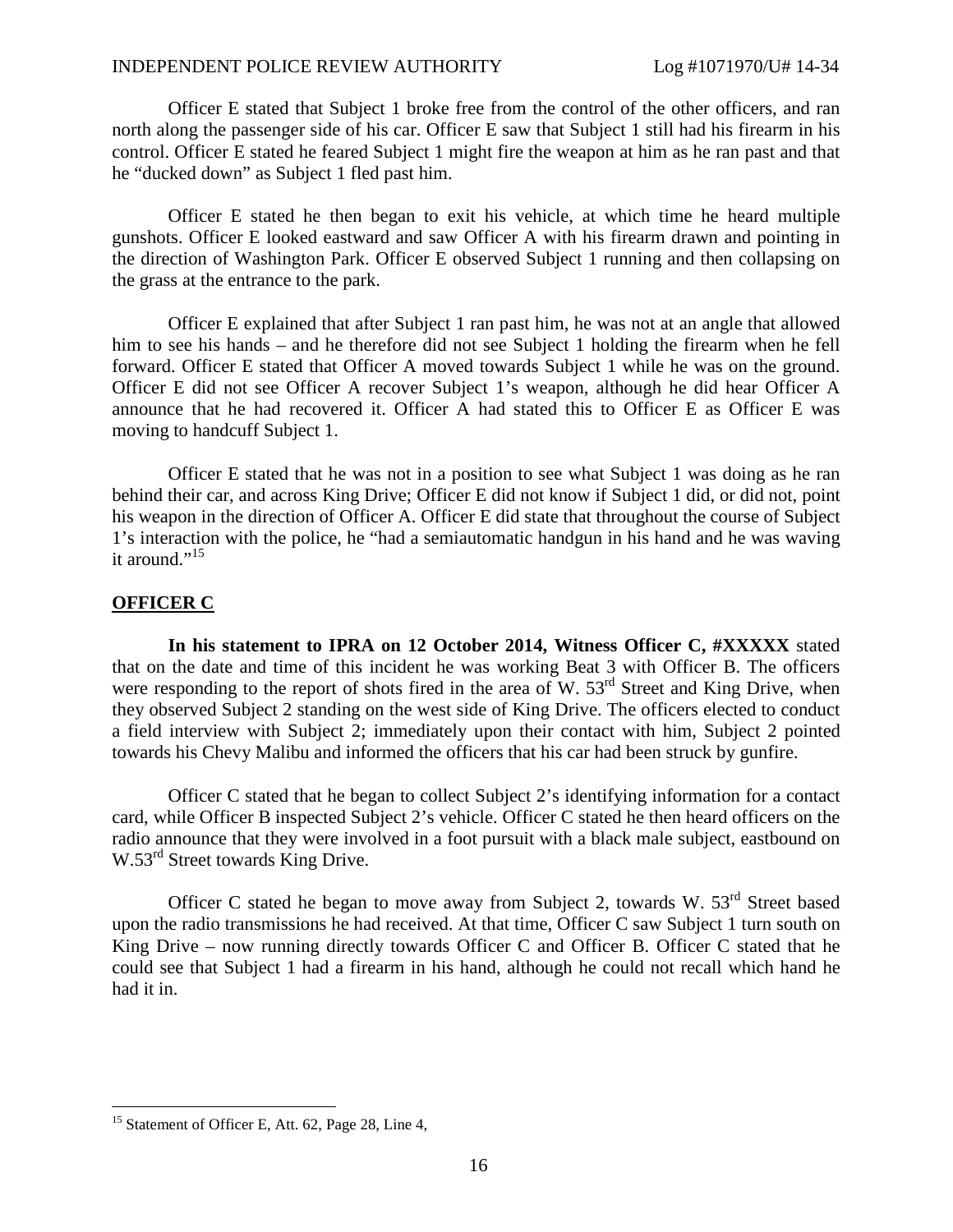Officer C stated he pointed his firearm at Subject 1 and stated, "get on the ground, get on the ground, drop the gun, drop the gun!"<sup>16</sup> Officer C stated that Subject 1 replied, "Okay, okay officer I am gonna give it up." $17$ 

Officer C stated that Subject 1 was still running towards him, with his firearm tucked towards the center of his chest. Officer C holstered his firearm and grabbed Subject 1 by the back of his head, in order to push him down to the ground. Officer C stated that Subject 1 resisted against the takedown effort. Officer C stated that Subject 1 collided with him, causing Officer C to fall to the ground and allowing Subject 1 to break free of his hold and turn to run northbound.

Officer C stated he heard Officer B yell out, "gun, gun!" followed by the sound of four to five gunshots. Officer C looked up and saw Subject 1 collapse on the east side of King Drive. Officer C then got to his feet and ran towards Subject 1. Officer C stated he was yelling for his fellow officers to secure Subject 1's weapon, at which time Officer A related that he had done so. Officer C assisted in handcuffing Subject 1 and then checked his pockets for a wallet or identification, of which he found neither. Officer C called for EMS to respond to the scene to care for Subject 1.

#### **OFFICER B**

**In his statement to IPRA on 12 October 2014, and in his deposition in Civil Suit XXXXXXXX on 3 March 2016, Witness Officer B, #XXXXX** stated that, on the date and time of this incident, he was working Beat 3 with Officer C. The officers were responding to the report of shots fired in the area of W. 53rd Street and King Drive, when they observed Subject 2 standing on the west side of King Drive. According to Officer B, because they encountered Subject 2 in the area of the shots fired call and because Subject 2 had his hands in the pockets of his hooded sweatshirt, he and his partner drew their firearms as a precaution as they exited their squad car to make contact with Subject 2.

The officers conducted a field interview and a protective pat-down of Subject 2. During their contact, Subject 2 pointed towards his Chevy Malibu and informed the officers that his car had been struck by gunfire.

Officer B stated that Officer C began to collect Subject 2's identifying information for a contact card, while Officer B inspected Subject 2's vehicle. Officer B stated that he heard officers on the radio announce that they were involved in a foot pursuit with a black male subject traveling eastbound on W.53rd Street towards King Drive.

Officer B stated that he turned his attention away from the vehicle and towards the corner, at which time he observed Subject 1 running towards him. Officer B stated that, at that time, he could not see if Subject 1 was armed with a firearm or not. Office B stated that his firearm was drawn, as was Officer C's.

Officer B observed that Subject 1's hands were concealed and drawn towards his chest, as he was leaning forward. Officer B stated that when the officers attempted to take hold of

<sup>&</sup>lt;sup>16</sup> Statement of Officer C Att. 44, Page 13, Line 5

<sup>&</sup>lt;sup>17</sup> Statement of Officer C Att. 44, Page 13, Line 9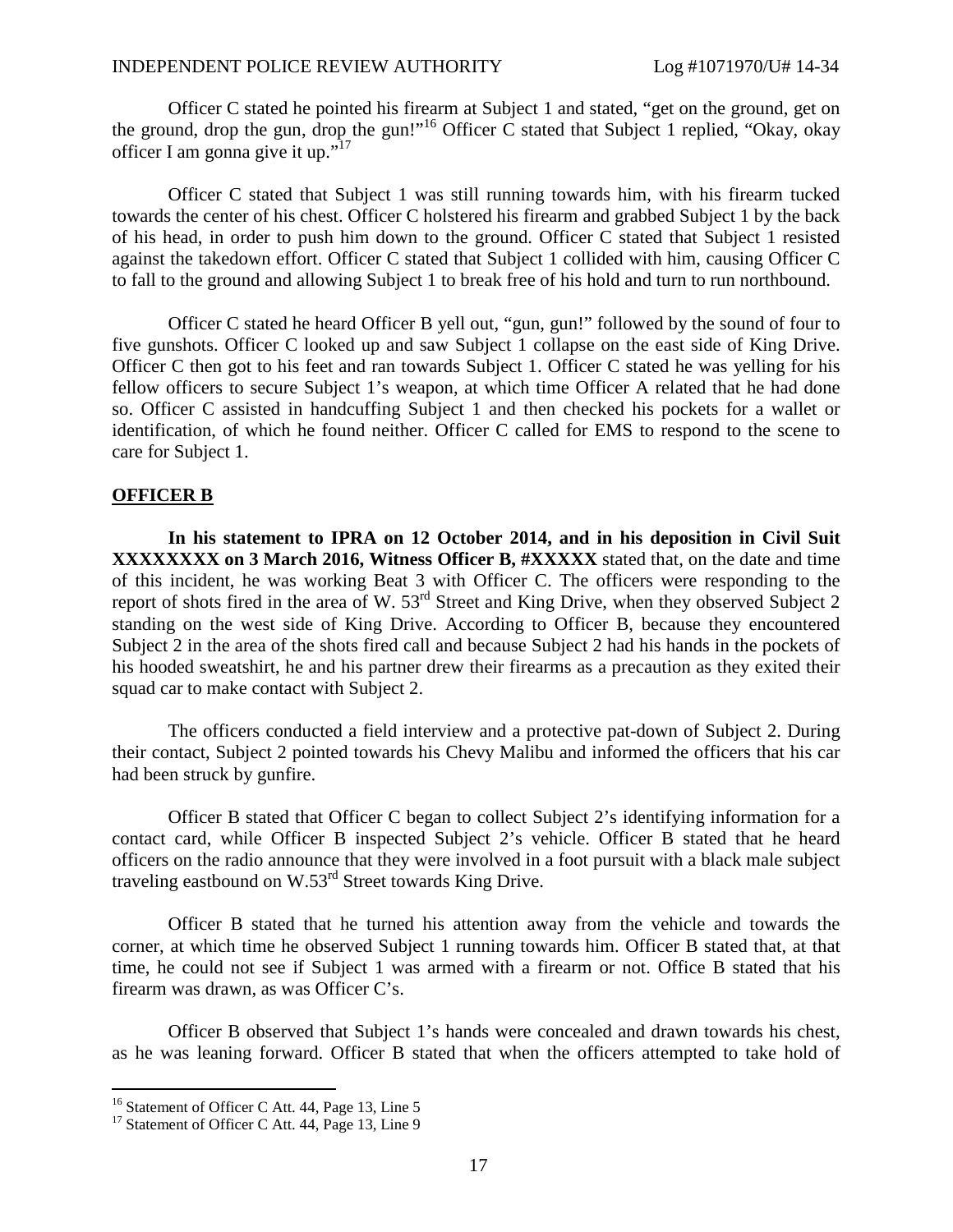Subject 1, he resisted by moving his arms. Officer B stated that Subject 1 broke free of Officer C's attempt at a takedown, and fled in a northeast direction across King Drive.

As Officer B chased Subject 1, he observed that Subject 1 had a firearm in his right hand, out to his side, near waist level. Officer B stated that Subject 1 did not turn back towards him with the firearm, but from his position and the angle at which Subject 1 was holding the weapon, he could clearly see that it was a firearm. Officer B stated that he called out, "gun!" Officer B stated that he then heard multiple gunshots, although he was not immediately certain who had fired. Officer B believed Subject 1 had been struck by gunfire, but observed him to continue running while holding his firearm in his hand.

Officer B stated that Subject 1 then fell forward in the grass of the park, still holding the weapon in his hand. Officer B believed that Officer A recovered and secured Subject 1's firearm, as a hostile crowd began to approach the scene from the west side of King Drive. Officer B turned his attention towards protecting the scene from the persons that were gathering in the area. (Att. 49, 205)

#### **OFFICER H**

**In her statement to IPRA on 12 October 2014, Witness Officer H, #XXXX** stated that, on the date and time of this incident she was working Beat 4 with Officer I. Officer H stated that they were assigned by OEMC to respond to the area of W. 53<sup>rd</sup> Street and King Drive following the report of gunshots in the area. As the officers turned their marked patrol car west onto W. 53rd Street, Officer H observed a group of approximately eight black males standing on the sidewalk. The officers began to drive towards the crowd, when a black male, now known to be Subject 1, ran out of the alley on the west side of 5301 S. King Drive, towards their patrol car.

Officer H stated that she did not see anything in Subject 1's hands at that time. Officer H stated that she exited her vehicle and pursued Subject 1 on foot, noting that Subject 1 was 15-25 yards ahead of her. As Subject 1 turned south on King Drive, Officer H drew her firearm and slowly rounded the corner of the building – at which time she observed Subject 1 running back north directly towards her. Officer H stated she could see other officers (Officer C and Officer B) behind Subject 1, and could hear them giving verbal commands to Subject 1 to stop running. Officer H raised her firearm and pointed it at Subject 1, and gave verbal commands to the effect of, "stop, police!"

Officer H stated that she could see that Subject 1 had an object in his right hand, which she assumed to be a firearm given the nature of the call of shots fired and Subject 1's flight from the officers. Officer H was able to hear at least one of the other officers on the scene yell, "gun!" although she did not know which officer it had been. Subject 1 ran past Officer H and ran east across S. King Drive, with Officer H and additional officers pursuing him. Officer H stated that the other pursuing officers came in between her and Subject 1, and her view of him became obstructed. Officer H stated that she heard several gunshots and observed Subject 1 fall forward near the entrance to Washington Park.

Officer H approached Subject 1 along with the other officers; Officer H radioed that shots had been fired by the police and that an ambulance was needed for the offender who had been struck. Officer H recalled seeing an officer recover a firearm from Subject 1, although she did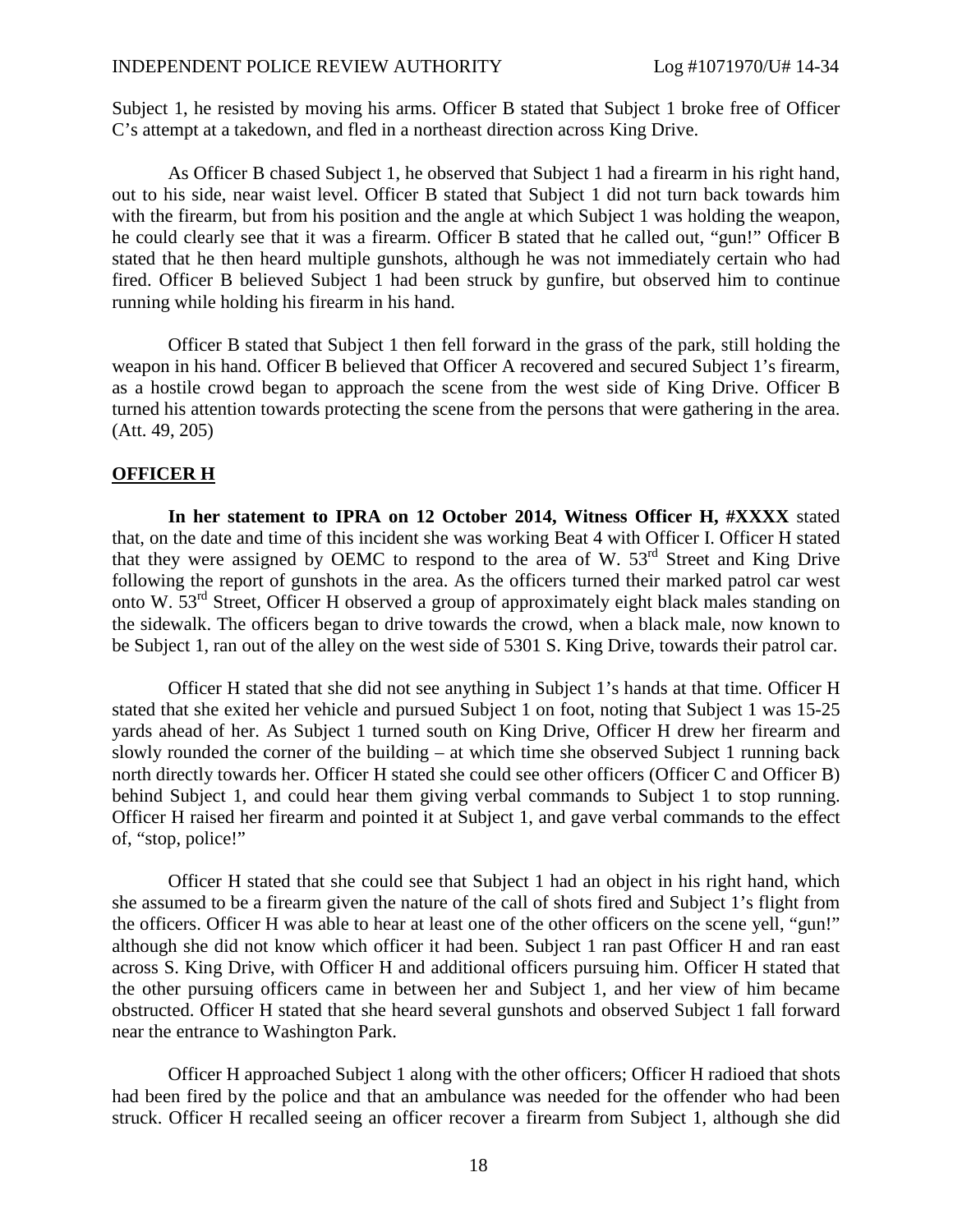not know who the officer was nor could she describe him. Officer H stated that she then turned her attention to a large crowd of 30 to 40 people that were beginning to approach the scene.

#### **OFFICER I**

**In her statement to IPRA on 12 October 2014, Witness Officer I, #XXXXX** stated that, on the date and time of this incident she was working Beat 4 with Officer H. Officer I stated that they were assigned by OEMC to respond to the area of W. 53<sup>rd</sup> Street and King Drive following the report of gunshots in the area. Officer I recalled that there was an OEMC dispatch indicating that the possible suspect in the "shots fired" alert was a black male wearing all dark clothing.<sup>18</sup> As the officers turned their marked patrol car west onto W.  $53<sup>rd</sup>$  Street, they observed a group of approximately eight black males standing on the sidewalk. The officers began to drive towards the crowd, when a black male, now known to be Subject 1, ran out of the alley on the west side of 5301 S. King Drive, towards their patrol car. Officer I stated that Subject 1 was wearing all dark clothing, and running from the area where the shots fired had been reported, leading her to believe that Subject 1 was the possible suspect.

Officer I could not see Subject 1's hands, but noted that he was running with his hands at his side, inconsistent with the way a person would typically run, with their arms swinging back and forth. Officer I alerted others officers in the area, via police radio, that there was a black male in all dark clothing "headed you alls way, look out."<sup>19</sup> Officer I exited her vehicle, chasing behind Officer H, who was in pursuit of Subject 1. Officer I explained that, as she neared the corner of W. 53<sup>rd</sup> Street and S. King Drive, she heard gunshots and stopped, not wanting to move further and enter into any potential crossfire.

Officer I stated that she saw Subject 1 fall forward onto the ground. Officer I walked over to where Subject 1 fell, as she saw Officer H standing nearby and wanted to check on her wellbeing. Officer I did not see a weapon on the ground or near Subject 1, although she later learned that a firearm had been recovered from him. Officer I recalled that shortly after the shooting, an irate crowd began to gather on the opposite of S. King Drive.

#### **OFFCIER J**

**In his statement to IPRA on 12 October 2014 and in his deposition in Civil Suit XXXXXXXX on 23 November 2015, Witness Officer J, #XXXXX** stated that, on the date and time of this incident he was working as part of a Violence Reduction Initiative team with Officer K. Officer J was in the area of  $53<sup>rd</sup>$  Street and Prairie Avenue, when he heard the sound of gunshots. Officer J stated that, moments later, there was an OEMC dispatch regarding the report of gunshots in the area of W.  $53<sup>rd</sup>$  Street and S. King Drive. Officer J and Officer K began to drive towards the area, traveling north on S. King Drive. Officer J stated that, while en route, he heard officers announce via police radio that they were in a foot pursuit with a subject who was running east on W.  $53<sup>rd</sup>$  Street towards S. King Drive. Officer J stated that after crossing W.  $54<sup>th</sup>$ Street, he saw the subject now known to be Subject 1 running from several police officers. Officer J elected to drive his unmarked police Tahoe over the curb into Washington Park, in an

<sup>&</sup>lt;sup>18</sup> Att. 23

<sup>&</sup>lt;sup>19</sup> Att. 40, Page 11, Line 18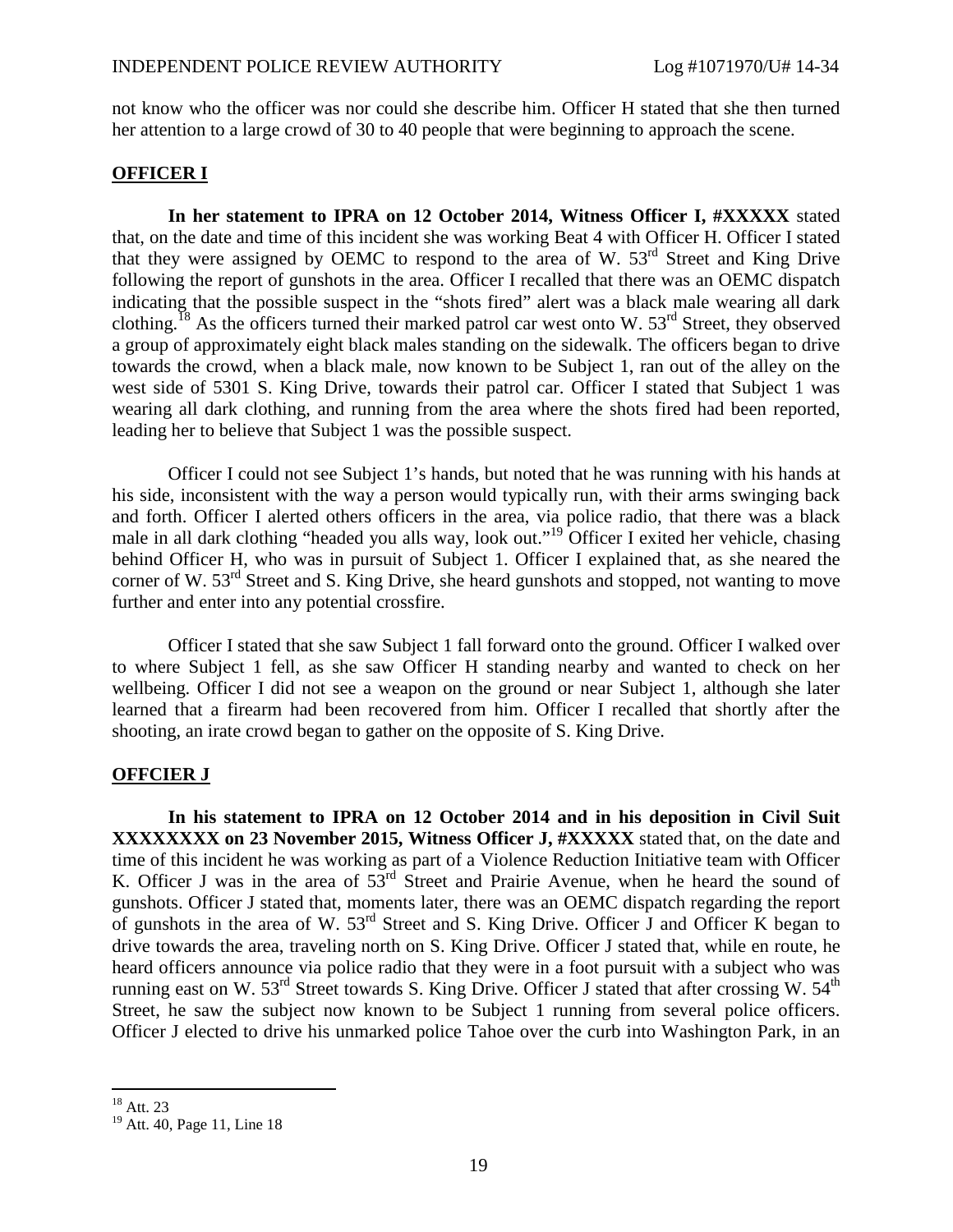effort to intercept Subject 1 as he fled. Officer J stated that as he drove into the park, closer to Subject 1, he saw that Subject 1 had a firearm in his hand.

Officer J stated that he observed officers pull up to the intersection in a vehicle as Subject 1 was running towards the park. Officer J stated that he could clearly see that Subject 1 was still holding a firearm as he was running, with both hands swinging back and forth as he ran. Officer J stated, "That gun was swinging all over the place, I am sure there was a danger to not only other officers but to the community as well…as far as I know I was drivin' up there, he coulda been pointing it at me."<sup>20</sup>

Officer J recalled being within 40 to 50 feet from Subject 1, and hearing officers yell, "drop the gun, drop the gun." Officer J heard three to four gunshots and then saw Subject 1 fall forward into the grass at the entrance to the park. Officer J stated that he parked his vehicle, exited, and ran towards where Subject 1 had fallen. Officer J recalled that several officers were stating words to the effect of, "he has a gun, get the gun." Officer J stated that an officer recovered the weapon from Subject 1, although he did specifically see the weapon being recovered.

Officer J stated that a large crowd began to gather in the area, and he then turned his attention towards them.

#### **OFFICER K**

**In his statement to IPRA on 12 October 2014, Witness Officer K, #XXXXX** stated that on the date and time of this incident he was working as part of a Violence Reduction Initiative team with Officer J, assigned to Beat 5. Officer K stated that he and Officer J were responding the report of gunshots in the area of W.  $53<sup>rd</sup>$  Street and S. King Drive, when they observed Subject 1 running east on W. 53rd Street, being pursued by other police officers. Officer K explained that Officer J drove their unmarked police Tahoe over the curb, into the grassy area of the park, towards where Subject 1 was running.

Officer K stated that he could not see anything in Subject 1's hands as he fled. Officer K heard several gunshots and saw Subject 1 fall forward. Officer K stated that he exited his vehicle and ran towards where Subject 1 had fallen. Officer K heard officers state words to the effect of, "give up the gun, recover his gun;" Officer K later learned that a weapon was recovered, although he did not see it being recovered.

Officer K stated that his attention turned towards the crowd that was beginning to gather in the area. (Att. 23)

#### **SERGEANT A**

**In his statement to IPRA on 12 October 2014 and in his deposition in Civil Suit XXXXXXXX on 24 November 2015, Witness Sergeant A, #XXXX** stated that, on the date and time of this incident he was working as part of a Violence Reduction Initiative team, as Beat 6. Sergeant A stated that he was responding to the call of shots fired in area of W. 53rd Street and

 $20$  Att. J, Page 16, Line 19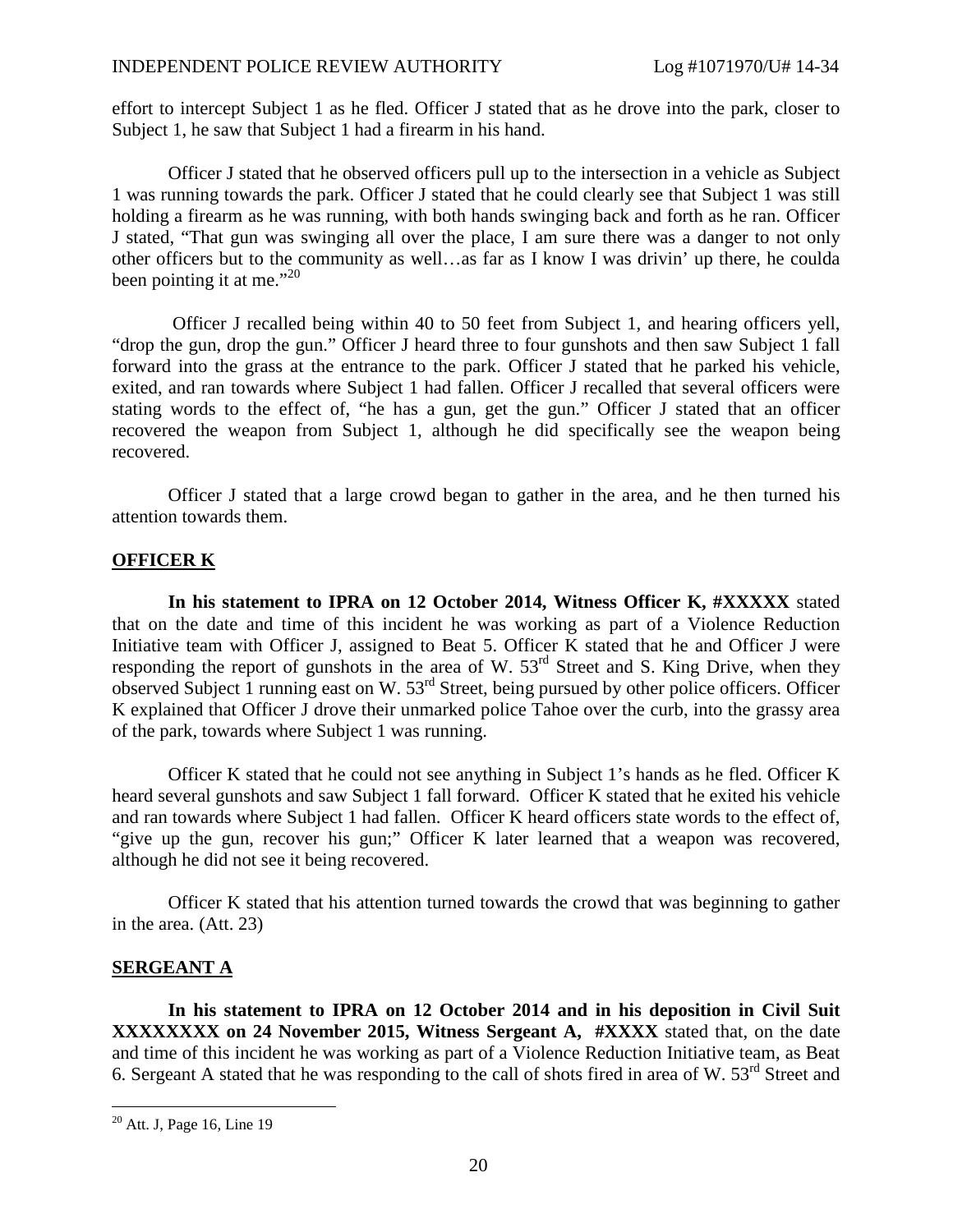S. King Drive, traveling north from the area of W.  $54<sup>th</sup>$  Street. Sergeant A stated that he was driving through the alley west of S. King Drive, when he observed a black male in a dark hooded sweatshirt, now known to be Subject 1, walking south into the alley, moving towards his police vehicle. Sergeant A explained that Subject 1 looked up, saw his police vehicle, and immediately turned around and attempted to walk west on W. 53<sup>rd</sup> Street. Sergeant A began to maneuver his vehicle so as to block Subject 1 from traveling west, at which point Subject 1 turned again and fled east on W.  $53<sup>rd</sup>$  Street.

Sergeant A exited his vehicle and pursued Subject 1 on foot, announcing via police radio that he was in pursuit of a black male,<sup>21</sup> wearing dark clothes, running east on W.  $53<sup>rd</sup>$  Street. Sergeant A related that a female police officer (Officer H) was ahead of him, also pursuing Subject 1. Sergeant A stated that Subject 1 ran south on S. King Drive and into the path of Officer C and Officer B. Sergeant A stated that Subject 1 apparently broke free of their attempt to apprehend him, and turned back north running directly towards Officer H.

At this point, Sergeant A was able to see that Subject 1 had a black in color semiautomatic pistol in his right hand. Sergeant A stated that he lost his footing briefly, and fell at the corner of W. 53rd Street and S. King Drive. Sergeant A was aware that multiple officers were converging upon Subject 1, as he now attempted to run across S. King Drive towards Washington Park.

Sergeant A got back to his feet and could see that Subject 1 still had his firearm in his hand as he ran, with the gun "waving<sup>22</sup>" back and forth as he ran. Sergeant A heard commands being issued by other officers for Subject 1 to "stop" and "drop the gun," followed by the sound of gunshots. Sergeant A observed Subject 1 fall forward at the edge of the park.

Sergeant A radioed that shots had been fired by the police. Sergeant A turned his attention to the crowd that was beginning to gather, and never approached Subject 1 after he fell to the ground. Sergeant A did not witness the firearm being recovered from Subject 1.

#### **OFFICER G**

**In her statement to IPRA on 16 October 2014 and in her deposition in Civil Suit XXXXXXXX on 14 March 2016, Witness Officer G, #XXXXX** stated that on the date and time of this incident she was working Beat 2 with Officer  $F<sup>23</sup>$  Officer G stated that she and Officer F were notified by Sergeant B, via police radio, that he had heard gunshots coming from the area of W.  $53<sup>rd</sup>$  and S. King Drive. The officers were instructed to respond to the area to investigate. Officer G drove from the area of W.  $55<sup>th</sup>$  Street and Cottage Grove Avenue, ultimately turning north onto S. King Drive towards W.  $53<sup>rd</sup>$  Street.

Officer G stated that, while en route, OEMC began to dispatch additional reports of shots fired in the area of W.  $53<sup>rd</sup>$  Street and S. King Drive. As the officers drove closer to the intersection, Officer G observed Officer C and Officer B making contact with Subject 2. Officer

 $21$  PCAD records confirm that multiple officers announced a foot pursuit with a black male running towards S. King Drive. Att. 23

 $22$  Att. 46, Page 17, Line 28

<sup>&</sup>lt;sup>23</sup> The officers were in a marked Chevy Tahoe, equipped with the in-car camera that captured the shooting.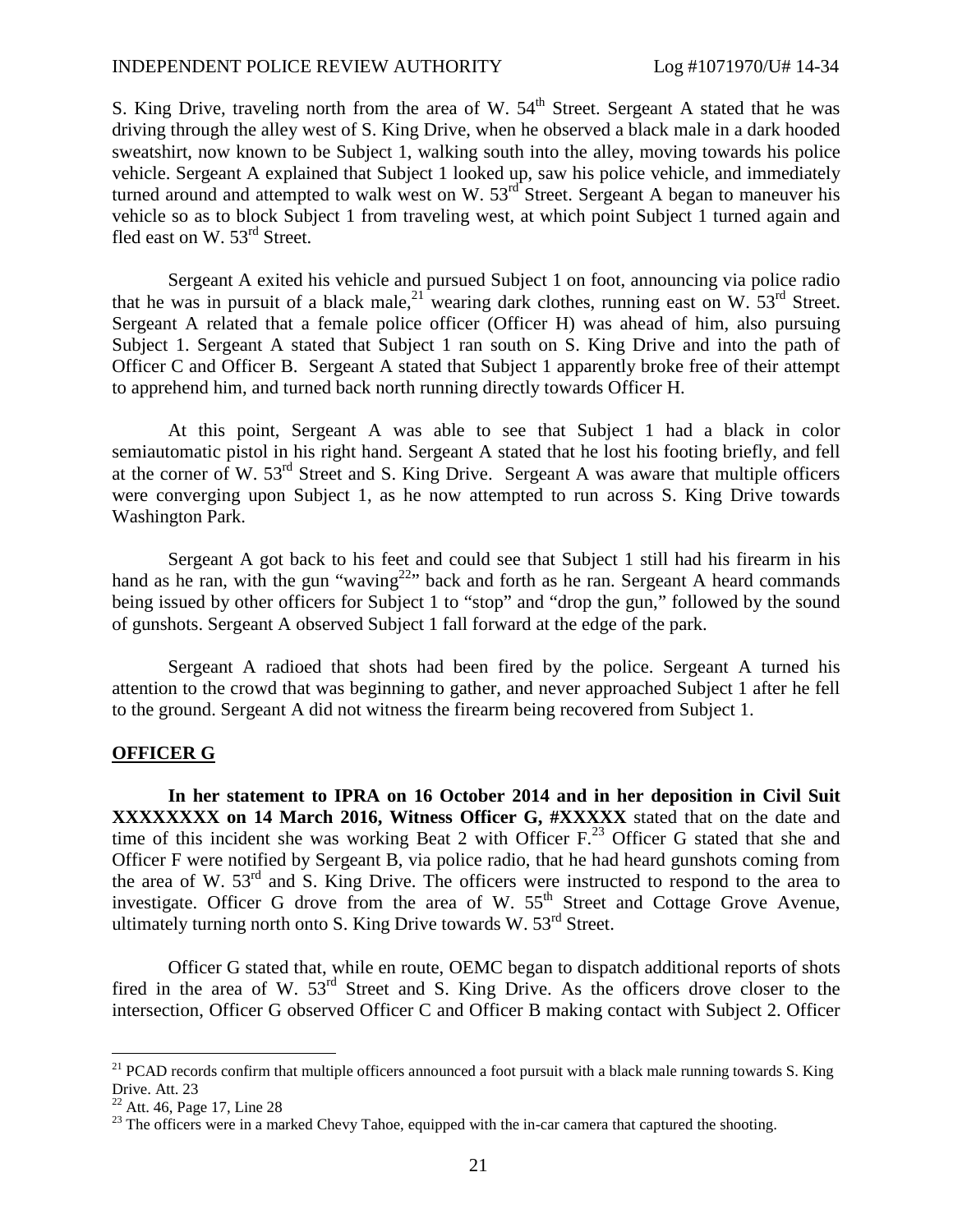G recalled that one of the two officers announced via police radio that Subject 2's vehicle had been struck by gunfire. Officer G had her windows down, and was able to hear Subject 2 tell Officer C and Officer B that the Chevy Malibu was his vehicle.

Officer G stated that as she began to stop her vehicle, Subject 1 suddenly appeared from around the corner of W. 53rd Street and began to run south on the sidewalk. Officer G stated that Subject 1 was running directly towards Officer C and Officer B, and that he appeared to be surprised that the officers were there. Officer G stated that she could see that Subject 1's hands were near his waist as he ran. Officer G stated that Officer C and Officer B turned their attention to Subject 1, attempting to take him into custody as he approached them. Officer G stated that the officers appeared to engage in a brief struggle with Subject 1, at which time Subject 1 broke free and ran across S. King Drive.

Officer G explained that she parked and exited her vehicle. Officer G drew her weapon from her holster. Officer G explained that, based upon the call of shots fired, and the fact that Subject 1 had his hands concealed near his waistband, she believed that he may have possessed a firearm. Officer G re-entered her vehicle after seeing Subject 1 flee from Officer C and Officer B. Officer G stated that she began to turn her vehicle to the northeast, intending to drive forward to pursue Subject 1 as he fled. Officer G heard two shots, drawing her attention to Subject 1, at which time she heard additional shots and observed Subject 1 fall forward in the park.

Officer G did not know if there were any officers in the park, but was aware that there was a large contingent of officers in the street and in the area immediately around Subject 1. Officer G recalled that no other officer relayed over the radio for additional responding units to slow down or stop, as the situation had ended. Officer G and Officer F proceeded directly to W. 51<sup>st</sup> Street and S. King Drive, in order to establish a perimeter and protect the scene. Officer G stated that she never approached Subject 1 after he had fallen. (Att. 56, 57, 206)

#### **OFFICER F**

**In her statement to IPRA on 16 October 2014 and in her deposition in Civil Suit XXXXXXXX on 1 March 2016, Witness Officer F, #XXXX** stated that, on the date and time of this incident she was working Beat 2 with Officer  $G<sup>24</sup>$  Officer F stated that she and Officer G were notified by Sergeant B, via police radio, that he had heard gunshots coming from the area of W. 53<sup>rd</sup> and S. King Drive. The officers were instructed to respond to the area to investigate. The officers drove from the area of W.  $55<sup>th</sup>$  Street and Cottage Grove Avenue, ultimately turning north onto S. King Drive towards W. 53<sup>rd</sup> Street.

Officer F stated that, while en route, OEMC broadcast additional reports of shots fired in the area of W.  $53<sup>rd</sup>$  Street and S. King Drive. Officer F recalled that one of the OEMC calls indicated that the subjects possibly involved in the shots fired were on the side of a building at W. 53<sup>rd</sup> Street and S. King Drive.

As the officers drove closer to the intersection, Officer F observed Officer C and Officer B making contact with Subject 2. Officer F recalled that Officer C called out to them, informing them that Subject 2's vehicle had been struck by gunfire.

<sup>&</sup>lt;sup>24</sup> The officers were in a marked Chevy Tahoe, equipped with the in-car camera that captured the shooting.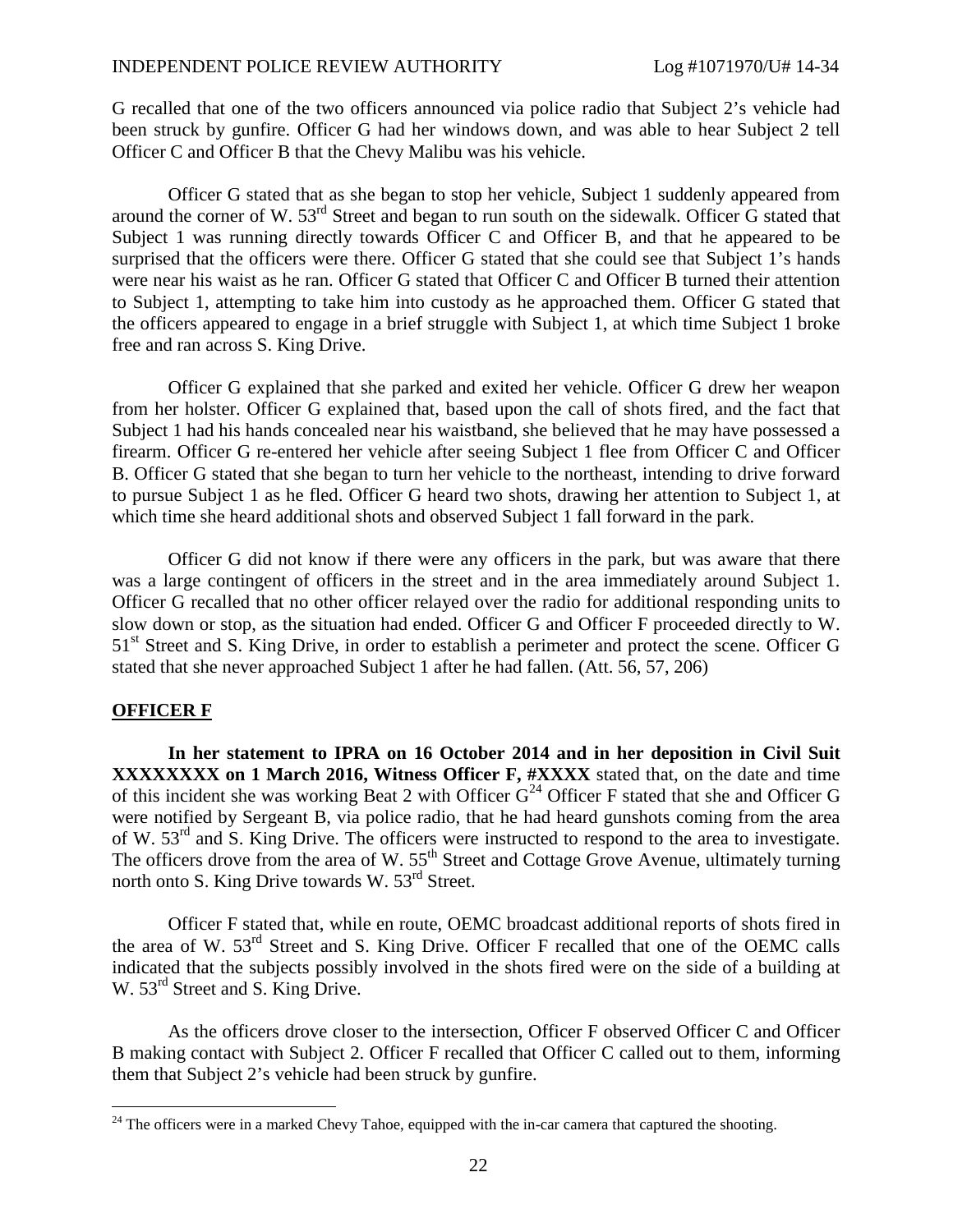Officer F stated that simultaneously, Subject 1 ran around the corner, traveling south on the sidewalk of S. King Drive, and ran directly into Officer C and Officer B. Officer F stated that Subject 1 had his hands near his waistband as he ran. Officer F explained that Subject 1 stopped running forward, took several small steps backward, and then spun his body and fled north and then east across S. King Drive. Officer F explained that her focus was divided between Subject 2 and Subject 1, preventing her from observing the precise interaction between Subject 1 and Officers C and B. Officer F stated that she believed there was some contact between Subject 1 and the officers, though she could not articulate specifically what occurred.

Officer F stated that as Subject 1 fled across the street, she could not see his hands. Officer F stated that an unmarked vehicle arrived in the intersection and that an officer in plain clothes exited from the passenger side of the vehicle. Officer F stated that she observed this officer pursue Subject 1 for a moment, and then slow down and point his weapon at Subject 1. Officer F stated that this officer fired four to five shots at Subject 1, at which time Subject 1 fell forward into the park.

Officer F stated that she did not see Subject 1 with a firearm, but that based upon the call of shots fired in the area, Subject 1's flight from the responding officers, and Subject 1's furtive movements about his waist as he ran – she "highly believe(d) that he possibly had a gun."<sup>25</sup> Officer F stated that from her distance and position, she did not feel that Subject 1 posed a threat to her safety. (Att. 54, 55, 214)

#### **DETECTIVE A**

**In his deposition in Civil Suit XXXXXXXX on 17 February 2016, Detective A, #XXXXX,** stated that he and his partner, Detective B, arrived on the scene after the incident. Detective A and Detective B interviewed the same officers that were later interviewed by IPRA and deposed in the civil suit. Detective A's deposition testimony in the civil suit as to the facts and circumstances in this event are not inconsistent with the accounts provided by the other witnesses. (Att. 212)

#### **DETECTIVE B**

**In his deposition in Civil Suit XXXXXXXX on 14 March 2016, Detective B, #XXXXX,** stated that he and his partner, Detective A, arrived on the scene after the incident. Detective A and Detective B interviewed the same officers that were later interviewed by IPRA and deposed in the civil suit. Detective B's testimony in the civil suit as to the facts and circumstances in this event are not inconsistent with the accounts provided by the other witnesses. Detective B's recollection of this event was less than clear, and he had to rely on his report to refresh his recollection for some of his testimony. (Att. 211)

#### **OFFICER K**

**In her deposition in the Civil Suit XXXXXXXX on 27 July 2016, Officer K, #XXXX** stated that she and her partner, Officer L, responded to the scene after the shooting had occurred.

 $25$  Statement of Officer F, Att. 55, Page 28, Line 27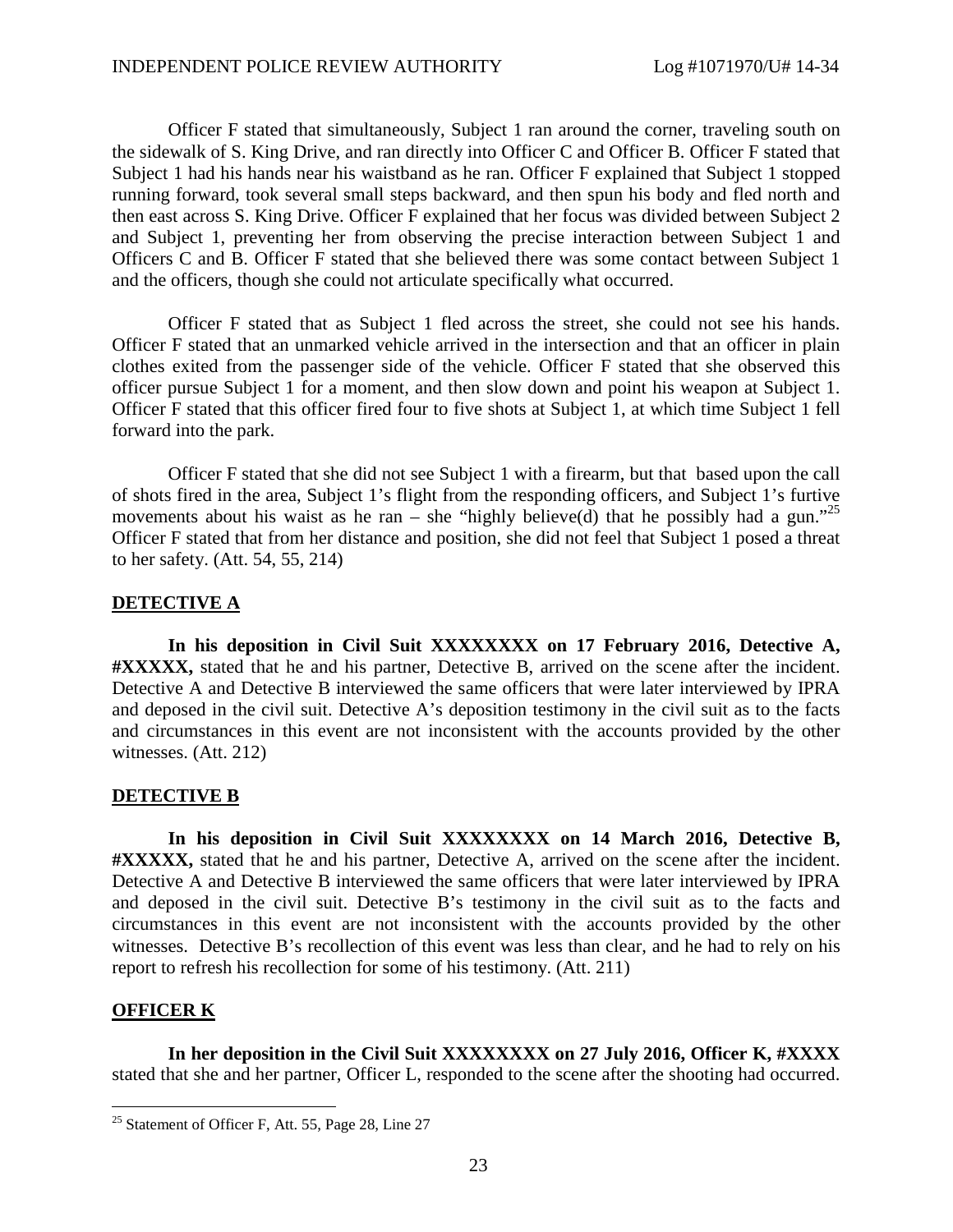Officer K was responsible for securing the perimeter of the scene. Officer K did not have any direct knowledge of the facts and circumstances that led to the shooting. (Att. 210)

#### **OFFICER L**

**In his deposition in the Civil Suit XXXXXXXX on 7 April 2016, Officer L, #XXXXX,** stated that he and his partner, Officer K, responded to the scene after the shooting had occurred. Officer l was responsible for securing the perimeter of the scene. Officer L did not have any direct knowledge of the facts and circumstances that led to the shooting. (Att. 209)

#### **DEPUTY CHIEF A**

**In his deposition in the Civil Suit XXXXXXXX on 5 May 2016, Deputy Chief A,** (Retired) stated that he arrived on the incident scene after the shooting had occurred. Deputy Chief A provided testimony as to standard procedure followed by the Chicago Police Department following a shooting. Deputy Chief A provided testimony as to what he was told by the involved and witness officers following this event. (Att. 207)

#### **OFFICER A**

**In his statement to IPRA on 6 April 2016 and in his deposition in Civil Suit XXXXXXXX on 19 November 2015, Officer A, #XXXXX** stated that, on the date of this incident, he was working Beat 1 with Officer E and Officer D. Officer E was the front passenger in their unmarked police vehicle, with Officer D as the driver and Officer A in the back seat, on the driver's side.

Officer A stated that Officer E is his regular partner, and that Officer D is another member of their tactical team.

Officer A recalled that he and his partners were in the police station, when they began to hear reports of shots being fired in the area of W. 53<sup>rd</sup> Street and S. King Drive. Officer A stated that the calls indicated that several black males, armed with black handguns, and wearing dark hooded sweatshirts, were shooting in that area.

Officer A stated that he and his partners responded to the call of shots fired in the area of W. 51<sup>st</sup> Street and King Drive, and were en route when they heard Officer C and Officer B announce via police radio that they were making contact with a subject (Subject 2) whose car had been struck by gunfire. According to Officer A, moments later, he heard Sergeant A announce via radio that he was in pursuit of a black male wearing a dark colored hooded sweatshirt.

Officer A stated that as their vehicle arrived in the area, he saw Subject 1 running east on W. 53<sup>rd</sup> Street, and then run south on S. King Drive. Officer A saw Subject 1 run directly into the path of Officer C and Officer B, who attempted to detain Subject 1. Officer A observed the officers engage in a struggle with Subject 1, who spun away from the officers, hunched over, and brought his hands towards the front of his waist. Officer A stated that Subject 1 began to flail his upper body and shoulders back and forth as he resisted Officer C and Officer B's attempts to detain him.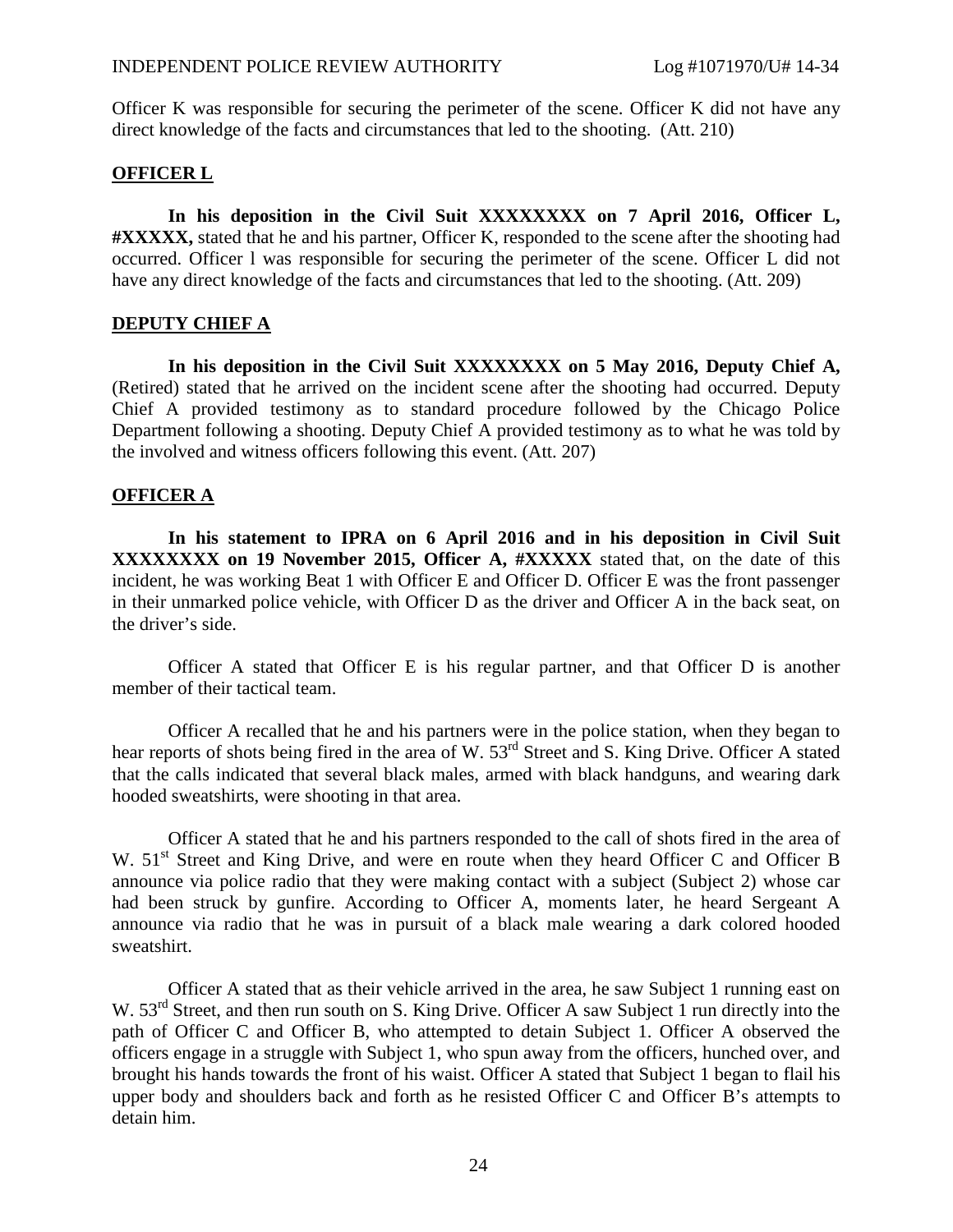Officer A stated that he observed Officer C fall to the ground, at which time Subject 1 rose up and broke free of Officer B's grasp. At that moment, Officer A was able to see that Subject 1 had a firearm in his right hand. Officer A stated that Officer E simultaneously called out, "gun, gun! $^{26}$ "

Officer A stated that, as their vehicle came to a stop on S. King Drive, Subject 1 ran along the passenger side, and then behind, their vehicle. Officer A stated that he drew his firearm as he exited the rear driver side door, still maintaining his sight of Subject 1, and observing that Subject 1 was still holding his handgun in his right hand. Officer A stated that as he exited his vehicle, he was within 5 to 10 feet of Subject 1.

Officer A stated that he could hear other officers giving verbal commands to the effect of, "stop" and "drop the gun" as Subject 1 was running towards the park. Officer A also yelled out for Subject 1 to "drop the gun."<sup>27</sup> Officer A stated that he could see the lights from two patrol vehicles that were driving through Washington Park, converging upon Subject 1's flight path.

Officer A stated that he could see the firearm in Subject 1's hand as he ran. Officer A stated that he began to see the side profile of the weapon; Officer A stated, "At that point in time, I didn't know if he was going to turn the gun in my direction, I had no cover. Or the direction of other officers that were going to converge in his path. So, I discharged my firearm."<sup>28</sup>

Officer A explained that he did not see Subject 1 turn towards him, although he had seen the firearm change positions, leading Officer A to believe that Subject 1 was, or was intending to, point the weapon back in his direction or at other officers in the area. Officer A stated, "The gun changed positions and then, I wasn't going to wait for him to discharge at either myself or any other officer when the gun changed positions, I didn't know what to expect and I thought he was going to discharge his firearm."

Officer A recalled that he fired his weapon five or six times, stating that he stopped firing when Subject 1 fell to the ground. Officer A, along with other officers, began to converge upon Subject 1. Officer A recalled that an officer, he could not be sure which, stated words to the effect of, "grab the gun, secure the gun." Officer A observed that Subject 1's hand was on the ground, with his palm facing up, and the firearm still resting on his fingertips. Officer A stated that, at that moment, he was unsure if Subject 1 had been struck by gunfire. Officer A observed that Subject 1 appeared to be breathing, as his back was still moving up and down. Officer A stated that he considered Subject 1 to still be a potential threat, and he elected to retrieve and secure Subject 1's firearm under exigent circumstances.

Officer A placed Subject 1's firearm in his waistband, at the small of his back. Upon Sergeant C's arrival, Officer A informed him that he had fired his weapon and subsequently recovered the firearm belonging to Subject 1. Officer A and Sergeant C walked to the trunk of Sgt. Thompson's vehicle, at which time Officer A unloaded Subject 1's weapon and placed it in

<sup>&</sup>lt;sup>26</sup> Statement of Officer A Att 188, Page 14, Line 23

<sup>&</sup>lt;sup>27</sup> Statement of Officer A Att 188, Page 22, Line 12

<sup>&</sup>lt;sup>28</sup> Statement of Officer A Att 188, Page 13, Line 12-16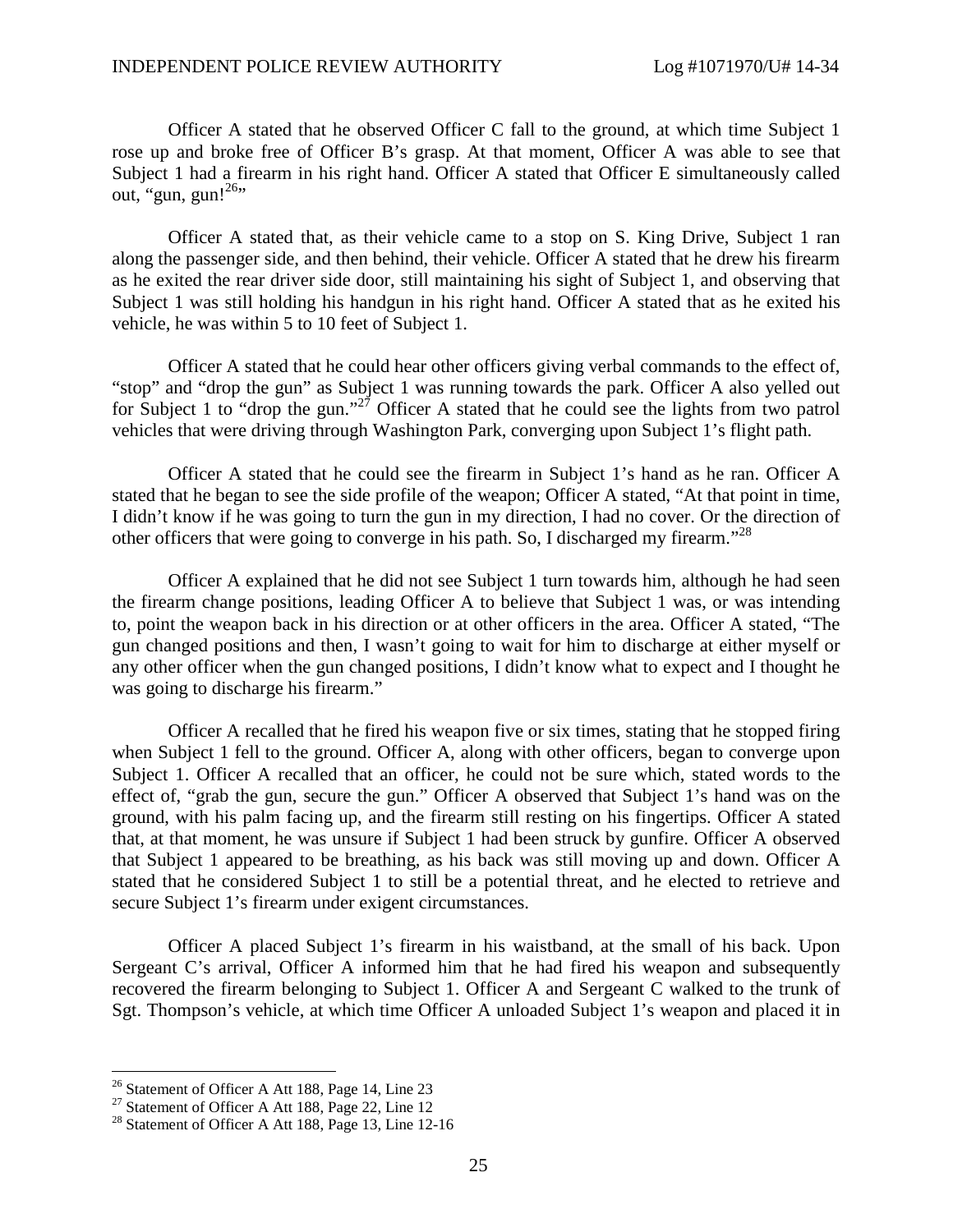the truck. Officer A stated that he explained to his responding supervisors, and the responding detectives, his reasoning for securing Subject 1's firearm.

Officer A stated that on the evening of the shooting, while at the Area, he became aware that there was video footage from a patrol car that captured the shooting incident. Officer A stated that he did not view the footage on that date, but that he later viewed it in with his representative from the City of Chicago's Law Department, in preparation for the civil suit regarding this matter. Officer A stated that, to date, he has seen the video no fewer than ten different times.

Officer A explained that the ammunition in his firearm was department approved, but that he must have inadvertently loaded his weapon with two different forms of the Federal .45 caliber ammunition. Officer A admitted that his firearm was improperly loaded with mismatched ammunition, in violation of department policy.

Officer A explained that he failed to attend his prescribed firearms qualification. Officer A did not have a viable excuse for failing to schedule an appointment to qualify. Officer A admitted to the allegation made herein that he violated department policy by failing to qualify with his firearm as mandated.

Officer A stated that at the time of this shooting, he was aware of a safety bulletin circulated with the Chicago Police Department regarding a recent incident wherein a fleeing subject had shot a police officer pursuing him. Officer A explained that in said incident, it was documented that the subject did not look back at the officer whom he shot, and instead fired blindly behind him. $^{29}$ 

At the conclusion of the interview, Officer A reiterated the reasons he elected to use deadly force. Officer A cited, "the multiple calls of shots fired with the discretion, same description matching what Subject 1 was wearing, in addition to him being combative while he was armed to refusing multiple orders from different officers to drop the gun. He had plenty of opportunity to just give up or drop the gun the way most offenders usually do. I didn't know what to expect at this point in time that he fought two officers while he was armed. I didn't know what else to expect besides him trying to defeat the arrest by discharging his firearm to clear a distance to get away from us."30

Officer A added, "I felt that he was going to discharge that weapon in either my direction or the direction of other officers."<sup>31</sup>

#### **Wound Evidence**

In his postmortem examination of Subject 1's body, Assistant Medical Examiner Dr. A identified two gunshot wounds $^{32}$ :

<sup>&</sup>lt;sup>29</sup> The 13 October 2011 incident is reflected in Chicago Police Department report RD# XXXXXXXX. Video evidence from this event depicts a subject running with a firearm in his hand, shooting back at the pursuing officer without turning his body.

<sup>30</sup> Statement of Officer A Att 188, Page 50-51 Line 16-24

<sup>&</sup>lt;sup>31</sup> Statement of Officer A Att 188, Page 51 Line 19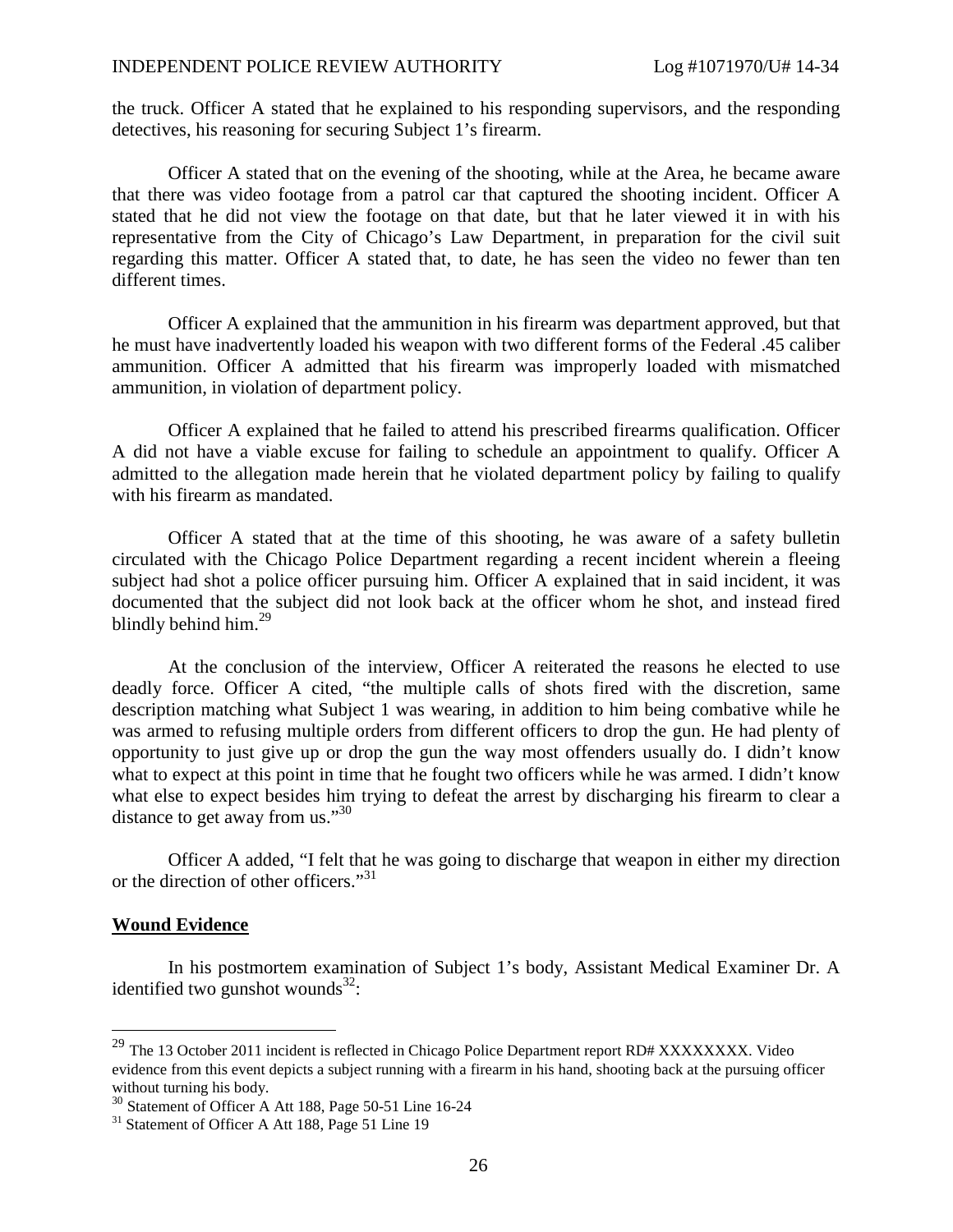- 1. A perforating gunshot wound indicating the bullet entered at "the posterior, inferior right shoulder," traveled "upward, forward and leftward," fractured the right scapula and facial bones, and exited at the "left medial upper eyelid." Autopsy Photo #075 depicts the location of the entrance wound: on the right side of the body, approximately 1-2 inches from the left/back side of the armpit, just beneath where the underside of the arm meets the torso. The edges of the entrance wound featured a concentric abrasion measuring 0.1 inch in diameter.
- **2.** A perforating gunshot wound in which the bullet entered at "the right distal, posterior thigh" 1 inch above the knee, traveled "downward, forward and leftward," fractured the right femur, fractured and ricocheted off the right patella, and came to rest in the soft tissue behind the right patella. The edges of the entrance wound show abrasion measuring less than 0.1 inch in diameter.

#### **CONCLUSIONS AND FINDINGS:**

#### *ALLEGATION #1: Use of Deadly Force*

With regard to Allegation #1, based on the totality of circumstances, Officer A's use of deadly force against Subject 1 was objectively reasonable, and therefore, WITHIN POLICY as defined by the CPD Use of Force Model; the Illinois State statute; and General Order 03-02-03, III, which states:

- A. "a sworn member is justified in using force likely to cause death or great bodily harm only when he or she reasonably believes that such force is necessary:
	- 1. to prevent death or great bodily harm to the sworn member or to another person, or:
	- 2. to prevent an arrest from being defeated by resistance or escape and the sworn member reasonably believes that the person to be arrested:
		- a. has committed or has attempted to commit a forcible felony which involves the infliction, threatened infliction, or threatened use of physical force likely to cause death or great bodily harm or;
		- b. is attempting to escape by use of a deadly weapon or;
		- c. otherwise indicates that he will endanger human life or inflict great bodily harm unless arrested without delay."

The officers in this incident, to include Officer A, all responded to the area of W.  $53<sup>rd</sup>$ Street and S. King Drive, to multiple reports of gunshots that had been heard. The area in question had been previously identified as a location prone to recent gun violence, so prevalent

 $32$  The wounds are designated by number for ease of reference. Number designations are not intended to indicate temporal or any other kind of order or sequence. There is no way to scientifically or conclusively establish the order in which the bullets struck the body.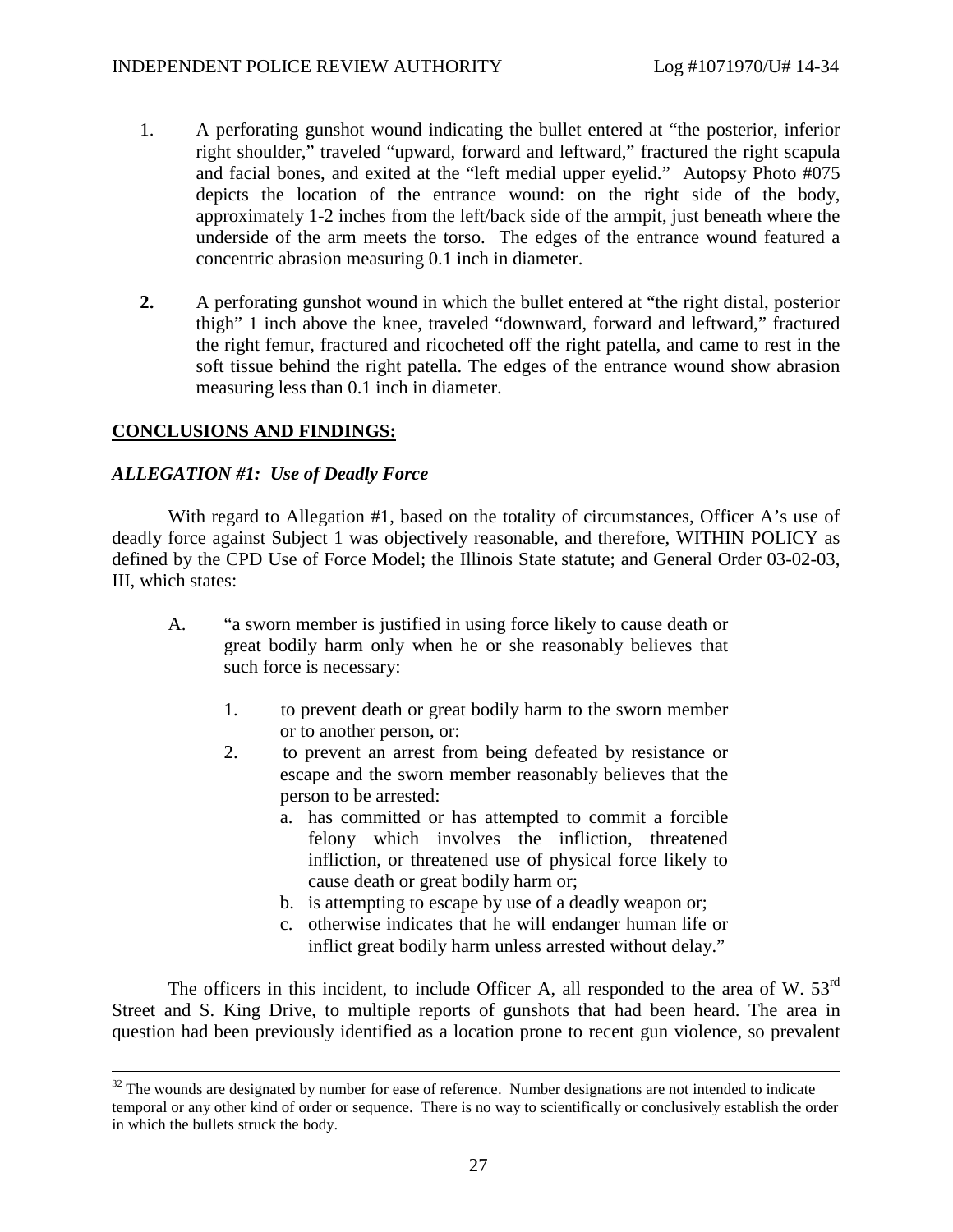in fact that it was the target area for a Violence Reduction Initiative launched by CPD. On their arrival, the officers were made aware that Subject 2's vehicle had been struck by gunfire, supporting the validity of the call the officers were responding to.

Simultaneous to the officers' arrival, Subject 1 observed a responding police vehicle and fled on foot. It was relayed via police radio that the officers were involved in a foot pursuit with a black male wearing dark clothing and a dark color hooded sweatshirt, a physical description similar to the description of a shooter provided in the original OEMC call.

Officer A knew, as he was arriving to the scene, that officers who had responded to the call of shots fired had discovered evidence of gunfire; were now chasing a person from the specific area where the shots were heard; and who matched the description of the suspect involved in the gunfire.

As Officer A arrived, he observed Officer B and Officer C involved in a physical struggle with Subject 1, who was attempting to defeat their efforts to arrest him. Officer A was able to see that Subject 1 was armed with a firearm as he was struggling with the officers. Officer A's partners confirmed Officer A's observation when they too saw the firearm and yelled out, "gun, gun!"

Officer A observed Officer C fall to the ground as a result of his contact with Subject 1, and observed Subject 1 successfully defeat Officer B's efforts to detain him. As Subject 1 ran towards, and then behind, the police vehicle Officer A was in, he was able to see that Subject 1 was still armed with the weapon.

Officer A stated that as he exited his vehicle he observed that additional police vehicles were traveling through Washington Park, on an apparent course to intercept Subject 1 as he ran east.

#### **1. Officer A reasonably believed that Subject 1 was a threat because he wielded a firearm as he attempted to evade being arrested.**

Although there is conflicting evidence on this issue, the preponderance of the evidence supports the conclusion that Subject 1 was in possession of a firearm. The physical evidence and the bulk of the witness accounts indicate that Subject 1 had a gun in his hand at the time Officer A shot him:

 Although in a deposition taken almost a year later he recanted portions of his account of the events, on the night in question, Subject 1's companion Subject 2 stated that, while driving away from the party, he heard the sound of a pistol being "cocked" behind him and concluded that Subject 1 (seated behind him in the backseat) had a gun. This is supported by the recovery of an unfired cartridge from the backseat of Subject 2's car, and by the firearm/toolmark specialist's observation that the gun was in poor condition and did not cycle properly.<sup>33</sup>

<sup>&</sup>lt;sup>33</sup> This was the account that Subject 2 gave at his IPRA interview on 12 October 2014. Later, at his 9 September 2015 deposition, Subject 2 changed his account and stated that he had no knowledge that Subject 1 or anyone else in his car that evening had a firearm, and that he had assumed Subject 1 had had a weapon after detectives told him that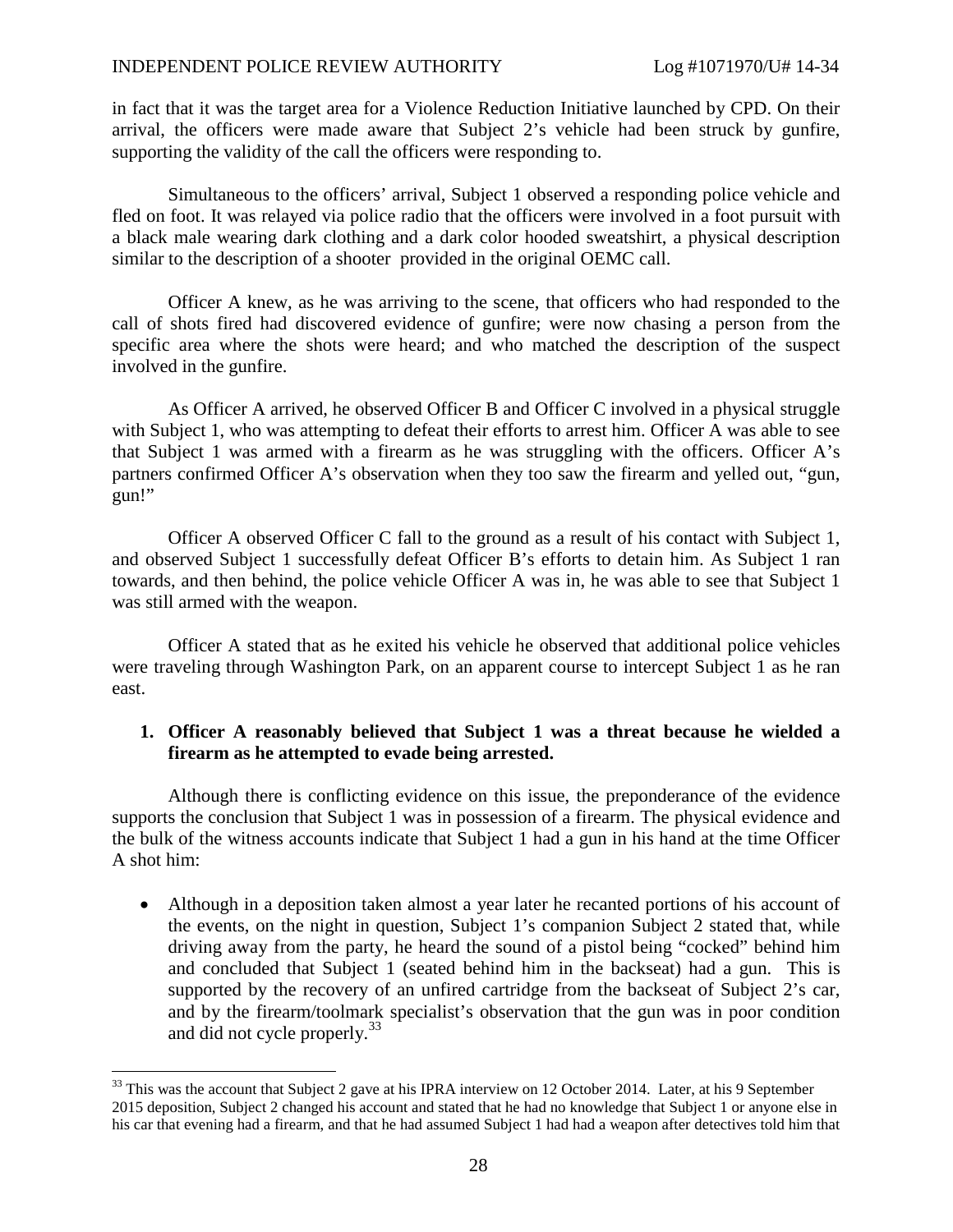- Officers D, E, C, B, J, and Sergeant A all reported seeing Subject 1 running with a gun in his hand.
- Officer E reported that he yelled "he's got a gun" to Officers A and D. This is corroborated by Subject 1's companion Subject 3, who reported hearing someone yell "he got a gun!" during the police pursuit of Subject 1.
- A Browning 9mm pistol was immediately recovered from the ground under Subject 1's hand. $34$
- DNA analysis established that the blood on the barrel of that gun came from Subject  $1.^{35}$ .
- Although Subject 2 saw officers stand over Subject 1's body after the shooting, he did not see any of the officers bend down and move or take anything from the ground where Subject 1 had fallen. Both video and officers' accounts indicate that a crowd of hostile onlookers gathered at the scene almost immediately.

Video of the shooting is low-resolution and recorded at night. The video did not clearly show whether Subject 1 had a gun or any other

object in his hands. However, the video is not dispositive. Other officers are later visible in the same area as Subject 1, moving through a "cone" of light provided by a streetlight. The officers' weapons are visible in their hands *before* entering the lighted area (Figure 1), but once they enter the lighted area, the weapons are no longer visible in their hands (Figure 2). Thus, although a weapon is not visible in Subject 1's hand as he runs though the lighted area, this is not dispositive on the issue of whether or not he had a gun in his hand at the time.





Subject 4 and Subject 3 provided the testimony contradicting the allegation that Subject 1 possessed a gun during the incident. Subject 4 is Subject 1's cousin and was one of his three companions at the time of the incident. Subject 4 stated that Subject 1 did not have a gun that night, and that Officer A began shooting as Subject 1 began to raise his hands in the air and change his posture consistent with coming to a stop after running. Subject 4 further stated that Subject 1's back was facing Officer A at the time the shots were fired, and that Subject 1 did not

a live round had been found in his backseat and Subject 1 had been found to be in possession of a firearm. Subject 2 stated that he made this assumption because "a gun had to be involved in the story." At that point, Subject 2 stated he was not certain that the sound he heard was a gun cocking, as he had originally indicated.

<sup>&</sup>lt;sup>34</sup> The call of "shots fired by [police]" came across at 00:41:38; less than two minutes later the call of "weapon recovered" came across at 00:43:32. Att. 23.

<sup>&</sup>lt;sup>35</sup> The laboratory report indicates that 1 in 490 quintillion unrelated black males could not be excluded from contributing to the DNA present on the weapon. As Subject 1's cousin, Subject 4 is a related black male and thus theoretically could also be another potential source of the blood. However, Subject 4 did not report having contact with the gun, nor any injuries or bleeding that could have resulted in his blood coming into contact with the gun.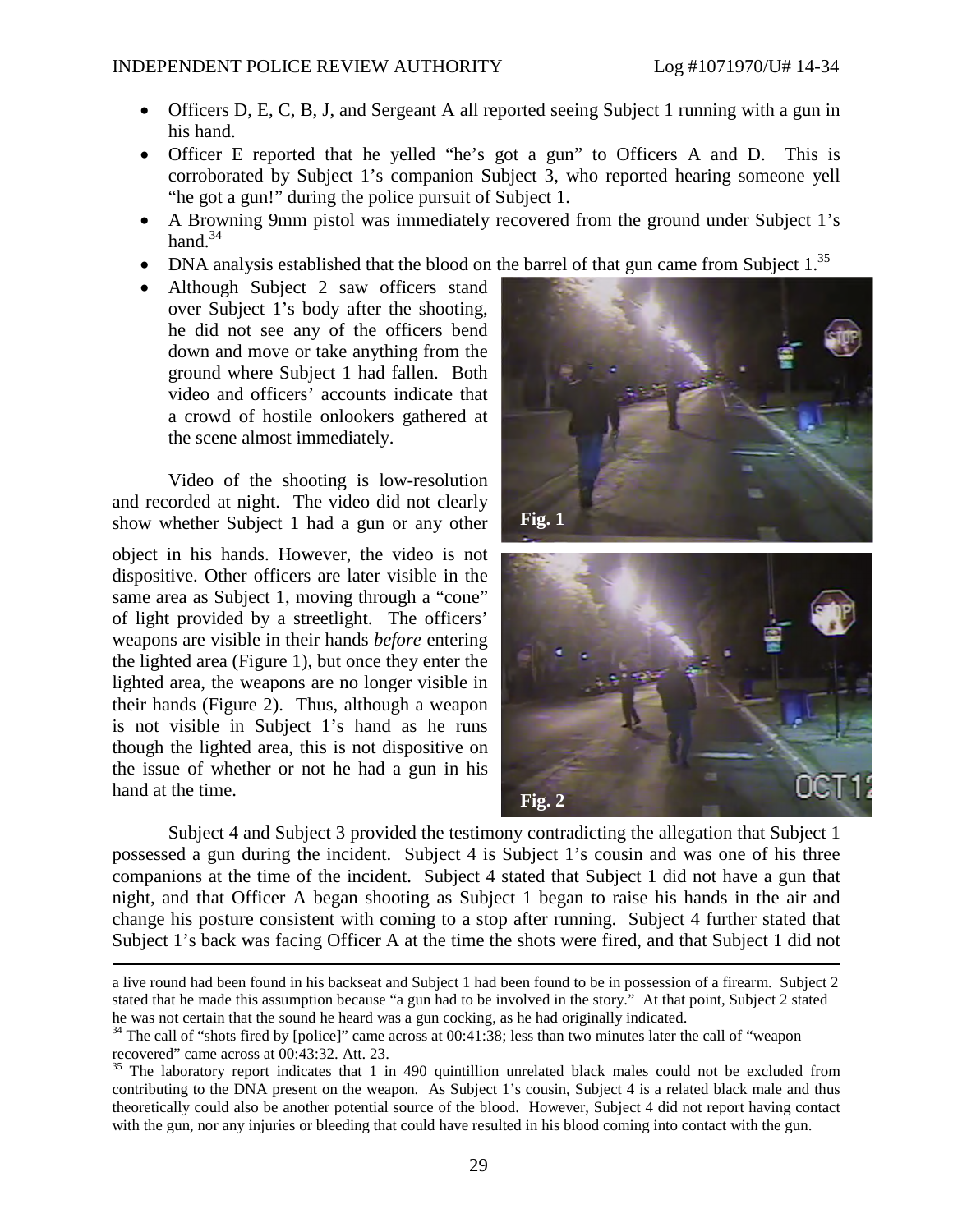turn back to present any threat. Subject 3, another of Subject 1's three companions, stated that he did not see anyone in Subject 2's vehicle with a firearm. Subject 3 also stated that, at the time Officer A fired, Subject 3 saw Subject 1 with his back facing Officer A with his hands in the air, and saw no weapon or any other object in Subject 1's hands.

Video of the shooting shows that Subject 4's and Subject 3's descriptions of the position of Subject 1's body were inaccurate. The video shows that Subject 1's hands were not in the air, and that Subject 1 had turned back partially toward Officer A and raised his arm. Subject 3 reported that he has poor eyesight and "need[s] glasses to really see;" this impairment may explain the discrepancy between the video and his description.

In several separate statements, Subject 1's associate, Subject 2, related that immediately prior to this incident, he heard the sound of a firearm being cocked from the seat in his vehicle where Subject 1 was sitting. A Tulu brand live round of 9mm ammunition was later recovered from said seat. The round was examined by the ISP ballistics lab, leading to the discovery of tool marks on the round that could not be excluded as having been made by the Browning Arms 9mm recovered from Subject 1. Although Subject 2 later modified his statement in the 2015 deposition, the original version, as told to IPRA investigators in 2014, is more credible. The IPRA statement was taken on 12 October 2014, less than seven hours after the incident occurred. In that statement, Subject 2 told investigators that he had heard the sound of a gun being "cocked," coming from where Subject 1 was seated in the car. In the statement, Subject 2 is very detailed about the cocking sound that he heard: he had been making the turn down Prairie Avenue, at the same time he was being told to return to the party by one of his passengers<sup>36</sup>; he saw a blue and white Chicago Police vehicle around the same time as he heard the cocking sound; but he did not pull over to speak to the police because he had just heard the cocking sound and he "went into a panic."<sup>37</sup> The level of detail and justification that Subject 2 went into lends credibility to his statement that he heard the cocking sound of a pistol from the area directly behind him. The timing of the statement also lends credibility to this version, as this statement was taken less than seven hours after the event had occurred, in comparison to the deposition, taken 9 September 2015, since memories tend to fade with time.

In weighing the credibility of eyewitnesses, the disciplinary histories of the eyewitness officers were examined. There were no other sustained excessive force complaints or otherwise troubling incidents among the officers who had stated they saw Subject 1 with a weapon, or saw Subject 1 struggle with other officers on scene. The relevant criminal history of each of the civilian witnesses was also weighted in order to assess their credibility. Subject 2 and Subject 3 did not have any criminal history. Subject 4 had two prior felony convictions, which were considered but ultimately did not impact this investigation.

The ISP reports indicate that a swab of the barrel of the Browning Arms 9mm pistol reportedly belonging to Subject 1 was collected. Subject 1 could not be excluded as the contributor to the human male DNA present on the barrel of the firearm. The reports indicate that 1 in 490 quintillion black males, 1 in 11 sextillion white males, and 1 in 210 sextillion Hispanic males could not be excluded from contributing to the DNA present on the weapon.

 $36$  Subject 2 stated that he could not recall which of his passengers told him to make a right turn to go back to the party.

<sup>&</sup>lt;sup>37</sup> Attachment 31, Page 16, 17, 19, 20, 32, 33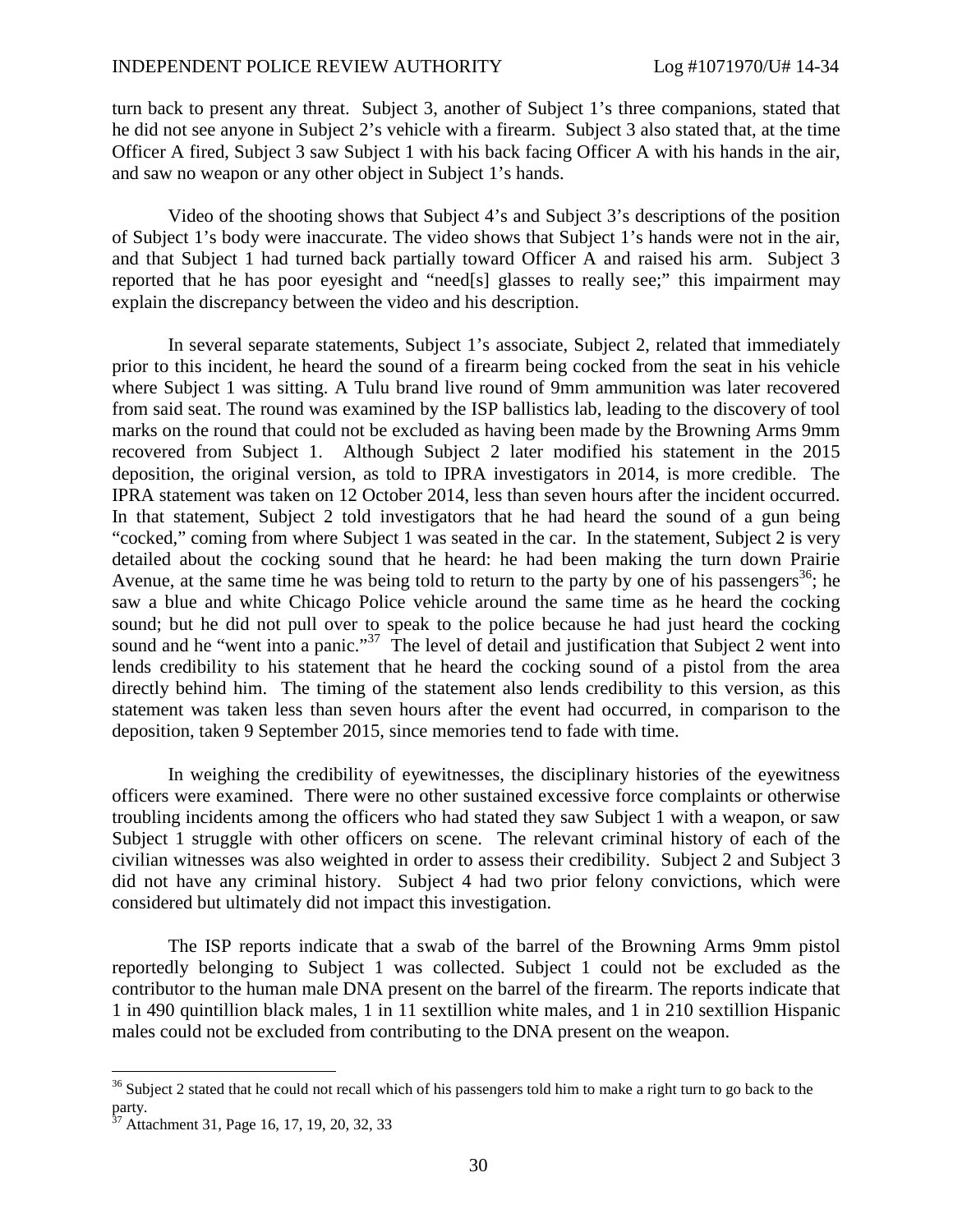In their statements to IPRA, seven (7) different officers stated that they saw Subject 1 with a firearm in his right hand, while three (3) additional officers relate that although they did not actually see the firearm, Subject 1's actions and the totality of the circumstances led them to believe he was armed.

It is undisputed that a firearm was recovered from the scene, and it is likely that the firearm belonged to Subject 1, for several reasons. First, the gun was found on the ground, where Subject 1 was laying, with Subject 1's hand still touching the weapon.<sup>38</sup> In fact, the weapon, when it was photographed by the evidence technician, still had grass and dirt in the slide of the gun.<sup>39</sup> Similarly, there was also grass on Subject 1's body when he was photographed by the evidence technician.<sup>40</sup> Additionally, there was blood found on the weapon, which was statistically probable to be that of Subject  $1<sup>41</sup>$  Moreover, a live 9mm round of ammunition was recovered from the back seat of Subject 2's vehicle, where Subject 1 had been moments earlier and Subject 2 stated he heard a firearm "cock" from the back seat. According to the Crime Scene Processing Reports, this round of ammunition matched not only the caliber of the round of ammunition found in the gun recovered from Subject 1, but was also the same brand,  $TulAmmo.<sup>42</sup>$ 

While it is of course possible that Subject 1 did not have a firearm when he was shot, the totality of the evidence makes this unlikely for several reasons. Regarding the firearm itself, as discussed above, the gun had grass and Subject 1's blood on it when it was recovered. If Subject 1 had not previously possessed that weapon, an officer that would have purportedly planted the weapon would have needed the foresight to drag the gun in Subject 1's blood. Also, the ammunition round in the backseat of Subject 2's car matching the ammunition found in the gun near Subject 1 weighs toward the weapon actually belonging to Subject 1. If that were not the case, it would have been pure coincidence that both the caliber and brand matched, or a police officer would had to have removed a round from the weapon and placed it in the back seat, without leaving fingerprints and without being seen by other witnesses, before the crime scene team arrived and began processing the vehicle.

There are also multiple timing factors adding to the likelihood that the gun was Subject 1's. First, multiple witnesses, including Subject 1's friends and family members as well as police officers on the scene, state that officers were yelling "He's got a gun!" before Officer A fired at Subject 1.<sup>43</sup> This means that, if we are to believe Subject 1 did not have a gun that night, a conspiracy among the officers to make it appear as though he did had already begun, before a single shot was fired. This fact tends to make it more likely that Subject 1 did have a gun before he was shot. Also, the timeframe between the "shots fired by police" call and the "gun recovered" call was extremely short, only 1 minute and 42 seconds.<sup>44</sup> Again, this would necessitate the officer or officers to have the foresight to bring an additional gun to the scene,

<sup>38</sup> Attachment 140, Page 124

<sup>&</sup>lt;sup>39</sup> Attachments 58, 128-132, 143, 149

<sup>40</sup> Attachment 58

 $41$  Attachments 67, 146

<sup>42</sup> Attachments 106-109

<sup>&</sup>lt;sup>43</sup> Attachment 120, Page 28, deposition of Subject 2. Attachment 176, Page 25, deposition of Subject 4. Attachment 125, Pages 65, 76, deposition of Officer E.

 $4400:41:38$  "Shots fired by [police]" call;00:43:32 "gun recovered" call.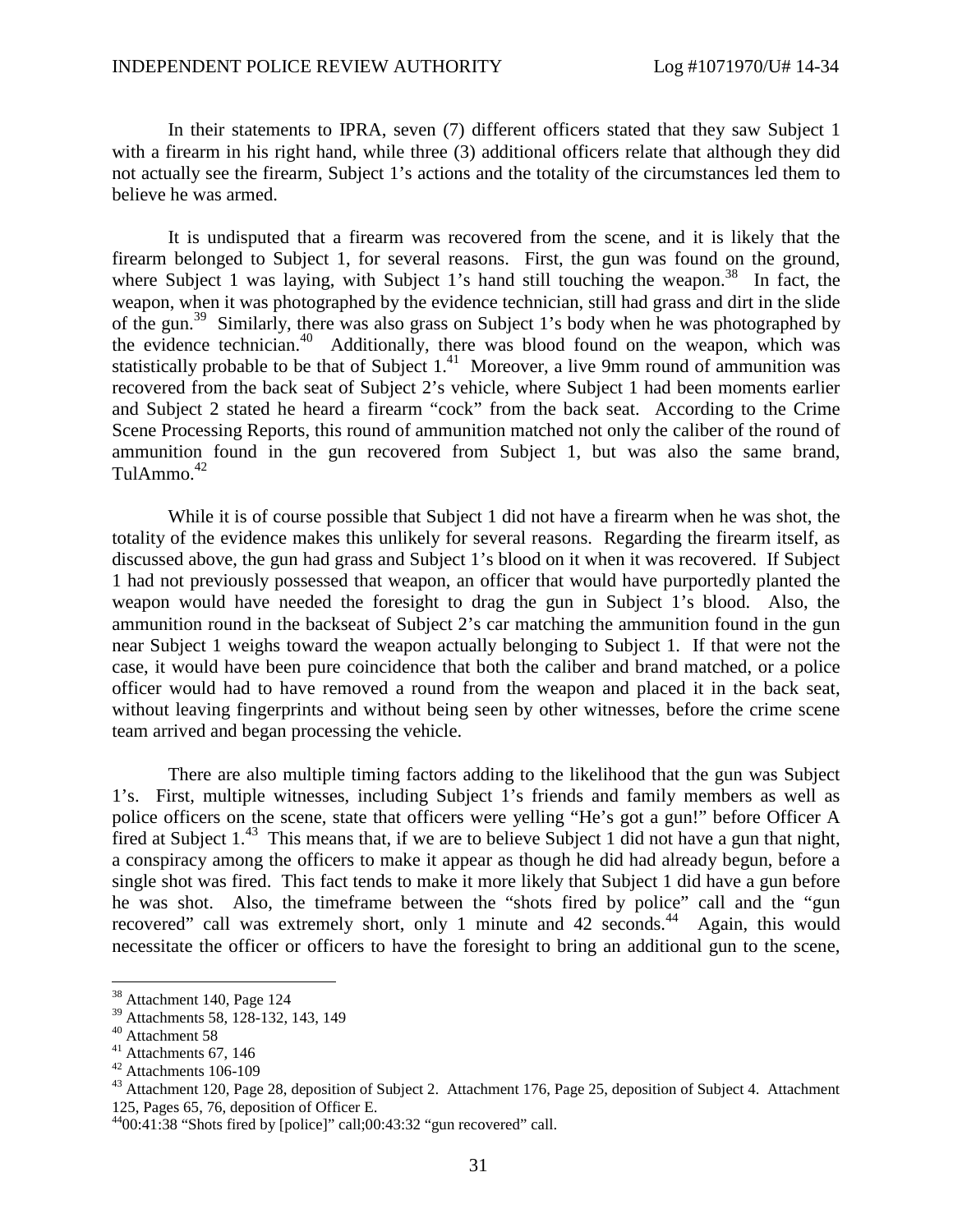produce the weapon, drag the firearm in Subject 1's blood, throw it into the grass such that grass would become lodged in its slide, place it near Subject 1's body, and then radio in that a weapon had been recovered, all within 1 minute and 42 seconds, all while being observed by bystanders and while the other officers stood by silently.

These facts, combined, make it far more likely that that Subject 1 had a weapon at the time he was shot.

#### **2. Officer A's belief that Subject 1 presented a threat of death or great bodily harm to himself and the other responding officers was objectively reasonable under the circumstances.**

As outlined above, the evidence supports that Subject 1 was armed. The question remains whether Subject 1 presented an imminent threat of harm to Officer A and the other responding officers as he fled, particularly in light of the fact that the medical examiner's report documents that Subject 1 was shot in the back. The facts here support Officer A's perception that Subject 1 was a potential threat to him and the other responding officers.

As outlined in the General Order, deadly force is permitted by an officer who reasonably believes it is necessary to prevent death or great bodily harm to the sworn member or to another person. Here, a reasonable officer with Officer A's training and experience would perceive that Subject 1 presented an imminent threat of death or great bodily harm. Subject 1 was armed and had demonstrated that he was committed to defeating an arrest. He had already gotten into a physical altercation with one officer causing that officer to either fall to or be taken to the ground.

Officer A and his fellow officers issued multiple commands to Subject 1 to stop running to and drop his weapon, all of which Subject 1 ignored as he continued to flee in his effort to escape apprehension. Officer A understood that there had been shots fired in the area earlier and that Subject 1 matched the description of an individual that had been seen in the neighborhood with a firearm.

The law is clear and well-established regarding the use of deadly force by police officers. First, the analysis of the circumstances must be from a perspective of "a reasonable officer on the scene, rather than with the 20/20 vision of hindsight . . . We thus allow for the fact that police officers are often forced to make split-second judgments – in circumstances that are tense, uncertain, and rapidly evolving – about the amount of force that is necessary in a particular situation." *Plumhoff v. Rickard*, 134 S. Ct. 2012, 2020, 188 L. Ed. 2d 1056 (2014), quoting *Tennessee v. Garner*, 471 U.S. 1, 105 S. Ct. 1694, 85 L. Ed. 2d 1 (1985), internal quotation marks omitted. Also, such an analysis must take into account the totality of the circumstances confronting the officer, rather than just one or two factors. *Plumhoff*, 134 S. Ct. at 2020. See also *Scott v. Edinburg*, 346 F.3d 752, 756 (7th Cir. 2003). In this case, Officer A was confronted with a situation where: (1) he had been called to the scene for a car that had been struck by gunfire; (2) he was aware that other responding officers were engaged in a pursuit with the suspect (later determined to be Subject 1); (3) initiating from the specific area where the gunfire was heard; (4) as he arrived on the scene, he observed the suspect, who matched the physical description of the shooting suspect; (5) that suspect was engaged in a struggle with other responding officers; (6) which resulted in at least one officer falling to the ground; (7) the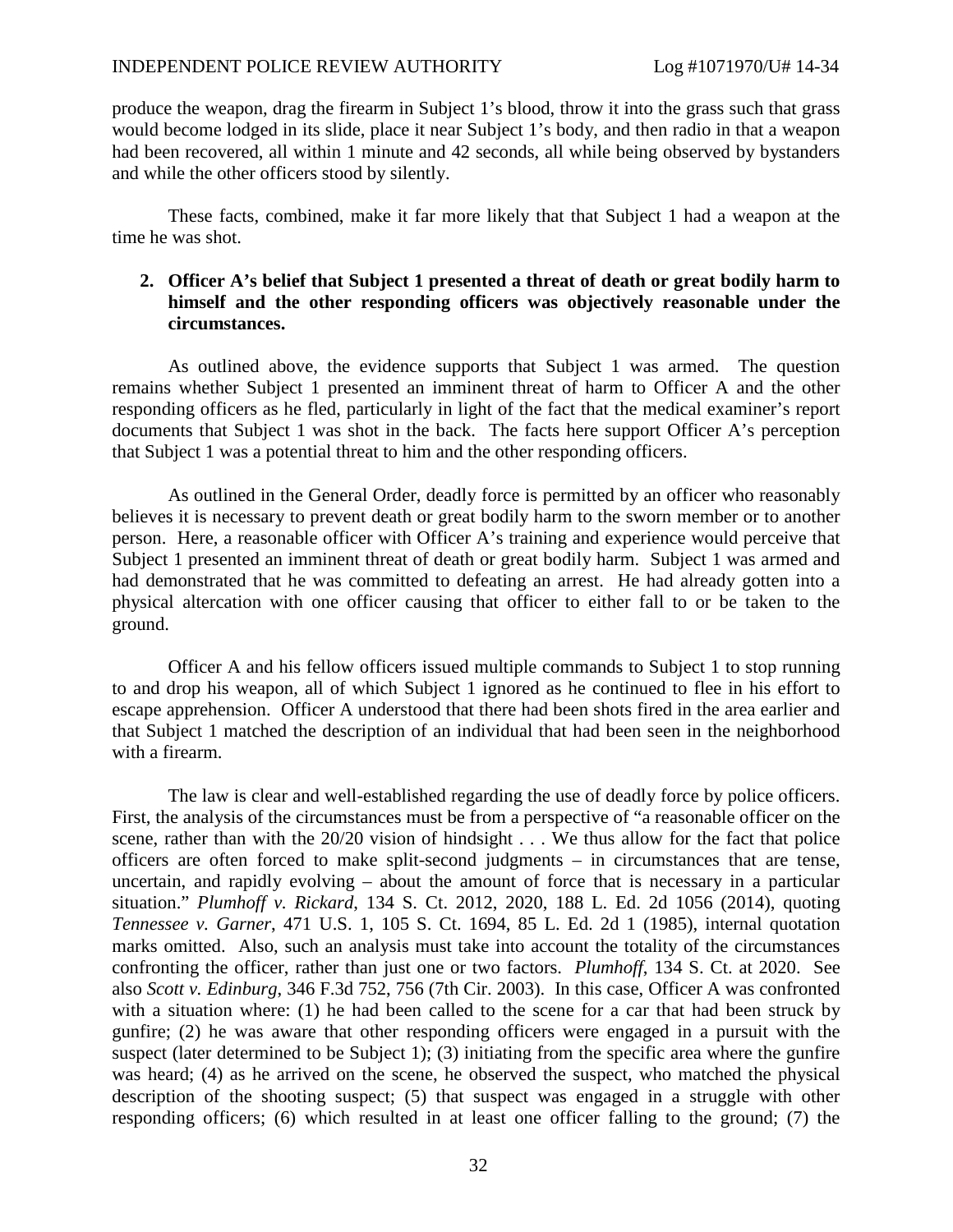suspect then continued to evade arrest; (8) other officers gave verbal warnings that the suspect had a gun; (9) as the suspect ran past Officer A, he visually confirmed that the suspect had a gun; (10) the suspect continued evading the officers and was running directly towards other responding officers. In this case, the totality of the circumstances led Officer A to reasonably believe that the use of deadly force was appropriate.

It should be noted that although Officer A knew that he had initially been called to the scene due to shots fired, and had later been updated that the shots had actually struck a car, Subject 1 is not the individual who fired the shots. However, based on the proximity, timing, location, and the manner in which Subject 1 was fleeing, it was reasonable for Officer A to surmise that Subject 1 may have been the subject of either the "shots fired" calls or the report that a civilian's car had been fired upon. To be sure, an officer is entitled to make judgments based on the knowledge he had at the time: "The objective reasonableness of a police officer's actions depends upon 'the information [the officer] possessed immediately prior to and at the very moment [she] fired the fatal shot.'" *Jaffee v. Redmond*, 51 F.3d 1346, 1353 (7th Cir. 1995), *aff'd,* 518 U.S. 1, 116 S. Ct. 1923, 135 L. Ed. 2d 337 (1996), quoting *Sherrod v. Berry,* 856 F.2d 802, 805 (7th Cir.1988).

Both Illinois and Federal courts also support the notion that police officers are permitted to utilize deadly force when the officer "believes that a suspect's actions [place] him, his partner, or those in the immediate vicinity in imminent danger of death or serious bodily injury." *Scott v. Edinburg*, 346 F.3d 752, 758 (7th Cir. 2003), quoting *Sherrod v. Berry,* 856 F.2d 802, 805 (7th Cir.1988) (en banc) (internal quotation marks omitted). See also *Ford v. Childers*, 855 F.2d 1271, 1275 (7th Cir. 1988) (a reasonable belief that danger exists may be formed by reliance on appearances; a police officer was justified in using deadly force when responding to a bank's silent alarm and based on the information he possessed and the circumstances, the officer reasonably but mistakenly concluded that the fleeing suspect had a weapon).

#### **3. Officer A's use of deadly force was reasonable notwithstanding the fact that Subject 1 appeared to have been walking or running away from the officers.**

Furthermore, case law suggests that Officer A was justified in using deadly force at the moment he did, rather than waiting for Subject 1 to fire upon Officer A or anyone else in the area. At the point Officer A saw Subject 1 attempting to escape with a handgun, after having just assaulted a police officer, Officer A was entitled to use deadly force to prevent Subject 1's escape. Courts, in this jurisdiction and across the country, have repeatedly and broadly rejected second-guessing of the split second decisions officers are forced to make in confronting rapidly evolving situations. *Williams v. Indiana State Police Dep't*, 797 F.3d 468, 479 (7th Cir. 2015) *See also Montoute v. Carr*, 114 F.3d 181, 185 (11th Cir. 1997) (". . . an officer is not required to wait until an armed and dangerous felon has drawn a bead on the officer or others before using deadly force); see also *Blanford v. Sacramento County*, 406 F.3d 1110, 1116 (9th Cir. 2005) (concluding that officers did not use excessive force in shooting a suspect who was carrying a sword, had failed to comply with orders to drop the sword, and was attempting to enter a house that—as far as the officers knew—might or might not have been empty, even though the suspect was at all times walking *away* from the officers and did not actually threaten the officers—or anyone else—with the weapon); see also *Long v. Slaton*, 508 F.3d 576, 581 (11th Cir. 2007), ("Even if we accept that the threat posed by Long to Deputy Slaton was not immediate in that the cruiser was not moving toward Slaton when shots were fired, the law does not require officers in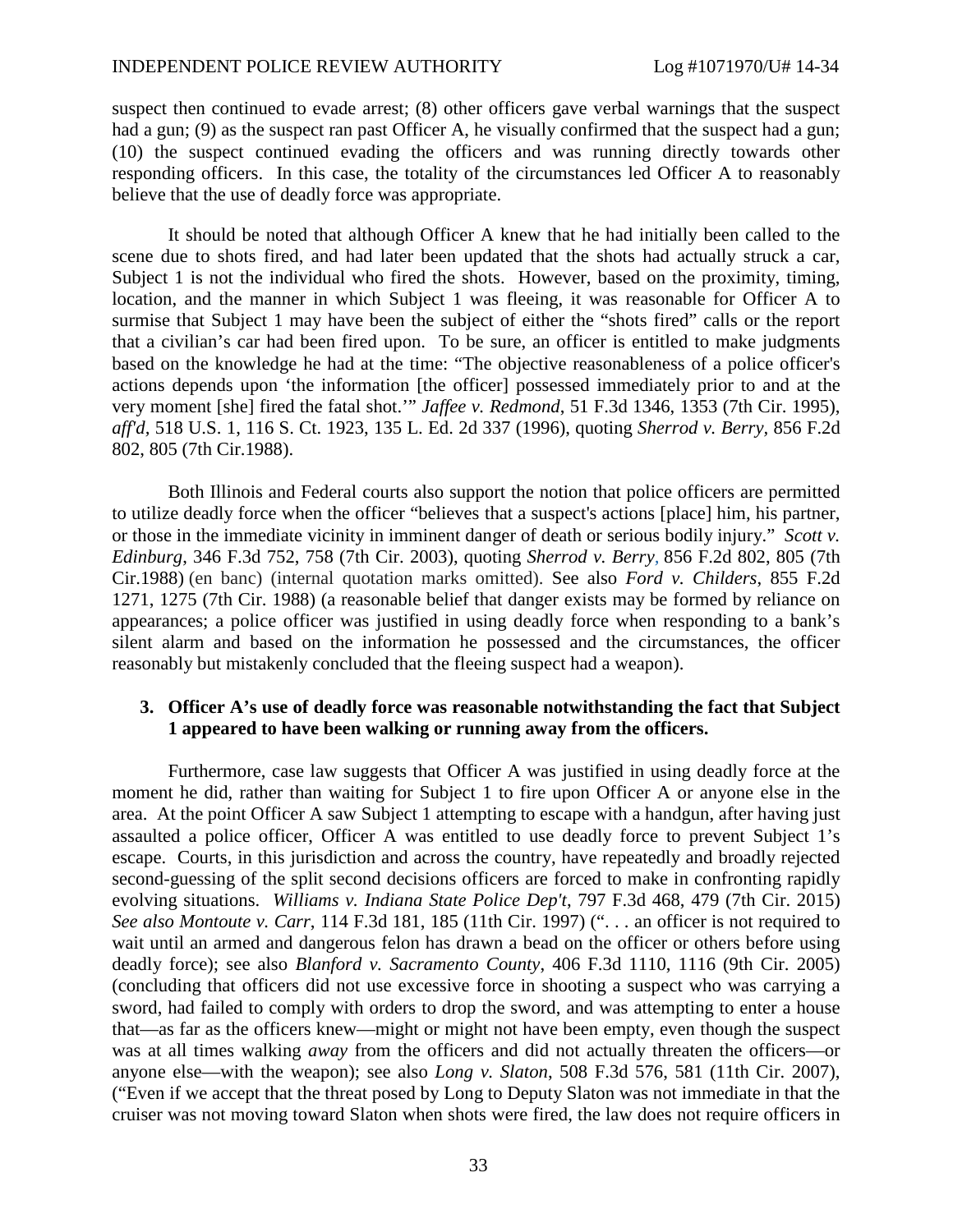a tense and dangerous situation to wait until the moment a suspect uses a deadly weapon to act to stop the suspect.")

Officer A articulated his observation that the weapon in Subject 1's hand began to change positions, leading Officer A to fear that Subject 1 was preparing to turn the weapon upon him, other pursuing officers, or the officers that were approaching from the park. In his statement to IPRA, in discussing his decision to use deadly force, Officer A expressed that he "wasn't going to wait for him to discharge at either myself or any other officer when the gun changed positions, I didn't know what to expect and I thought he was going to discharge his firearm."

In his support of this observation and the potential for an officer to be fired upon in a similar situation, Officer A explained that he is aware of incidents wherein a subject in flight can, and has, fired a weapon at the officer(s) pursuing him, without turning around or aiming his weapon. Officer A referenced the specific event, which is documented in CPD RD# HT541634.

#### **4. Officer A's use of force was also permissible to prevent an arrest from being defeated by the resistance or escape of a forcible felon.**

The General Order also permits the use of deadly force by an officer who reasonably believes that such force is necessary to prevent an arrest from being defeated by resistance or escape and that the person to be arrested has committed or has attempted to commit a forcible felony. IPRA finds that Officer A's use of deadly force was also justified on the basis. An officer with Officer A's training and experience would have been reasonable in believing that Subject 1 had committed a forcible felony, namely, aggravated discharge of a firearm. Furthermore, Illinois statute 720 ILCS 5/7-5 states that "a peace officer . . . is justified in the use of any force which he reasonably believes to be necessary to effect the arrest and of any force which he reasonably believes to be necessary to defend himself or another from bodily harm while making the arrest. However, he is justified in using force likely to cause death or great bodily harm only when he reasonably believes that such force is necessary to prevent death or great bodily harm to himself or such other person, or when he reasonably believes both that: (1) Such force is necessary to prevent the arrest from being defeated by resistance or escape; and (2) The person to be arrested has committed or attempted a forcible felony which involves the infliction or threatened infliction of great bodily harm or is attempting to escape by use of a deadly weapon, or otherwise indicates that he will endanger human life or inflict great bodily harm unless arrested without delay. 720 ILCS 5/7-5(a)

The CPD Deadly Force policy, reflecting the underlying constitutional safeguards, permits the use of deadly force to prevent the escape of a violent felon. See *Tennessee v. Garner*, 471 U.S. 1, 105 S. Ct. 1694, 85 L. Ed. 2d 1 (1985) (holding that, if an officer has probable cause to believe that a fleeing suspect has committed a crime involving the infliction or threatened infliction of serious bodily harm, deadly force may be used if necessary to prevent escape, and, if feasible, some warning has been given); see also *Ford v. Childers*, 855 F.2d 1271, 1275 (7th Cir. 1988) (en banc) (finding no Fourth Amendment violation when officer fired at a suspect because he reasonably believed that the suspect had committed a felony involving the threat of deadly force, was armed with a deadly weapon, and was likely to pose a danger of serious harm to others if not immediately apprehended). In the case at hand, Officer A reasonably believed that Subject 1 had just committed a forcible felony, in that he fit the physical description of an individual who had reportedly just fired shots into an automobile and was seen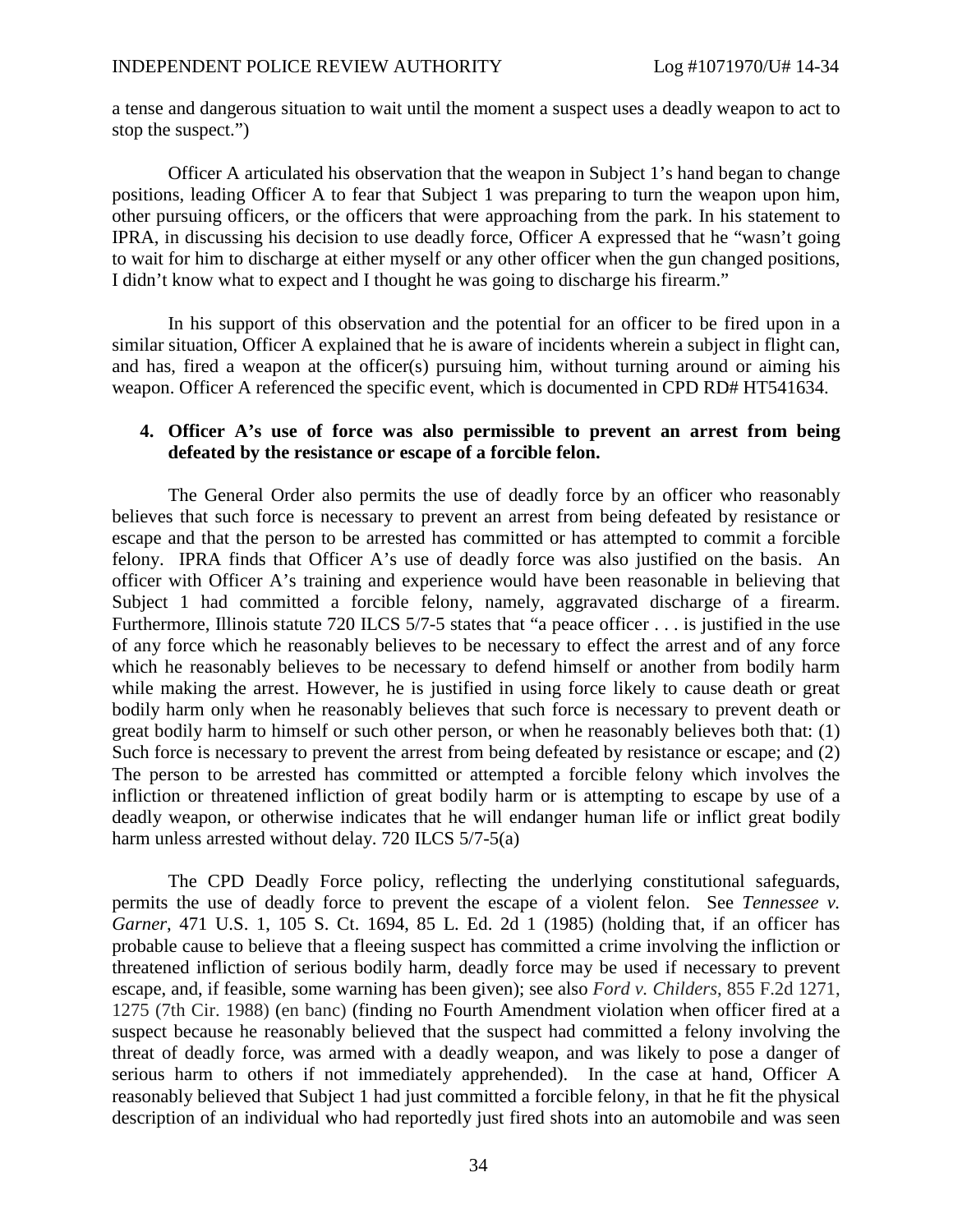fleeing the immediate vicinity with a gun. Additionally Officer A observed Subject 1 in a physical confrontation with Officer C and Officer B as they attempted to detain him. During the struggle Subject 1 flailed his upper body and shoulders back and forth causing Officer C to fall to the ground. Subject 1 then continued running in an attempt to escape. Because of Officer A's belief that Subject 1 had just committed a forcible felony, and the danger to himself and to other officers in the area, Officer A was entitled to use deadly force against Subject 1 in order to prevent his arrest being defeated by resistance or escape.

In summary, Officer A was aware that there were reports of shots fired in the area, a specific individual had reported that his car had been shot, and Subject 1 matched the general description of a person who was reportedly carrying a firearm. Moreover, Subject 1 was attempting to defeat arrest and was ignoring the officers' demands to drop the gun. Though Subject 1 was moving away from Officer A, Officer A had seen him physically engaging with other officers, and Subject 1 had a gun. Additionally, Officer A could see that Subject 1 was running a path that would lead him to converge with the path of a squad car coming through the park, potentially putting the officers in the squad car in danger. Based on the totality of circumstances, Officer A's use of deadly force was objectively reasonable on this basis as well. Therefore, Officer A's use of deadly force against Subject 1 was objectively reasonable, and therefore, WITHIN the policy of the Chicago Police Department.

We want to make clear that, while we conclude here that Officer A was justified in his use of deadly force against an armed suspect despite the fact that he was running away from the officers, we do NOT hold the view that Chicago Police Officers are always justified in using deadly force against an armed suspect who is fleeing. In this case, there are specific and numerous circumstances that make such use of force reasonable. More specifically, and as outlined above:(1) officers had been called to the scene for a car that had been struck by gunfire; (2) the firing officer here was aware that other responding officers were engaged in a pursuit with the suspect (3) initiating from the specific area where the gunfire was heard; (4) as the officer arrived on the scene, he observed the suspect, who matched the physical description of the shooting suspect; (5) that suspect was engaged in a physical struggle with other responding officers; (6) which resulted in at least one officer falling to the ground; (7) the suspect then continued to evade arrest; (8) other officers gave verbal warnings that the suspect had a gun; (9) as the suspect ran past Officer A, he visually confirmed that the suspect had a gun; (10) the suspect continued evading the officers, which resulted in him running a path that would have him converging with other responding officers; Officer A was justified in using deadly force in this specific instance.

#### *ALLEGATION #2: Recovery of Subject Firearm*

The Chief Administrator recommends **Allegation #2**, that Officer A violated department policy, Special Order S07-01-04, in that he disturbed evidence by recovering a firearm from Subject 1 before it could be properly processed, be **EXONERATED**.

Officer A articulated that as he approached Subject 1, he was able to see that Subject 1 appeared to still have control of his firearm, as it lay on his outstretched fingers. Officer A further articulated that he was unsure as to the severity of Subject 1's injuries, and could in fact still see that Subject 1 appeared to be breathing. To leave the firearm where it was, within reach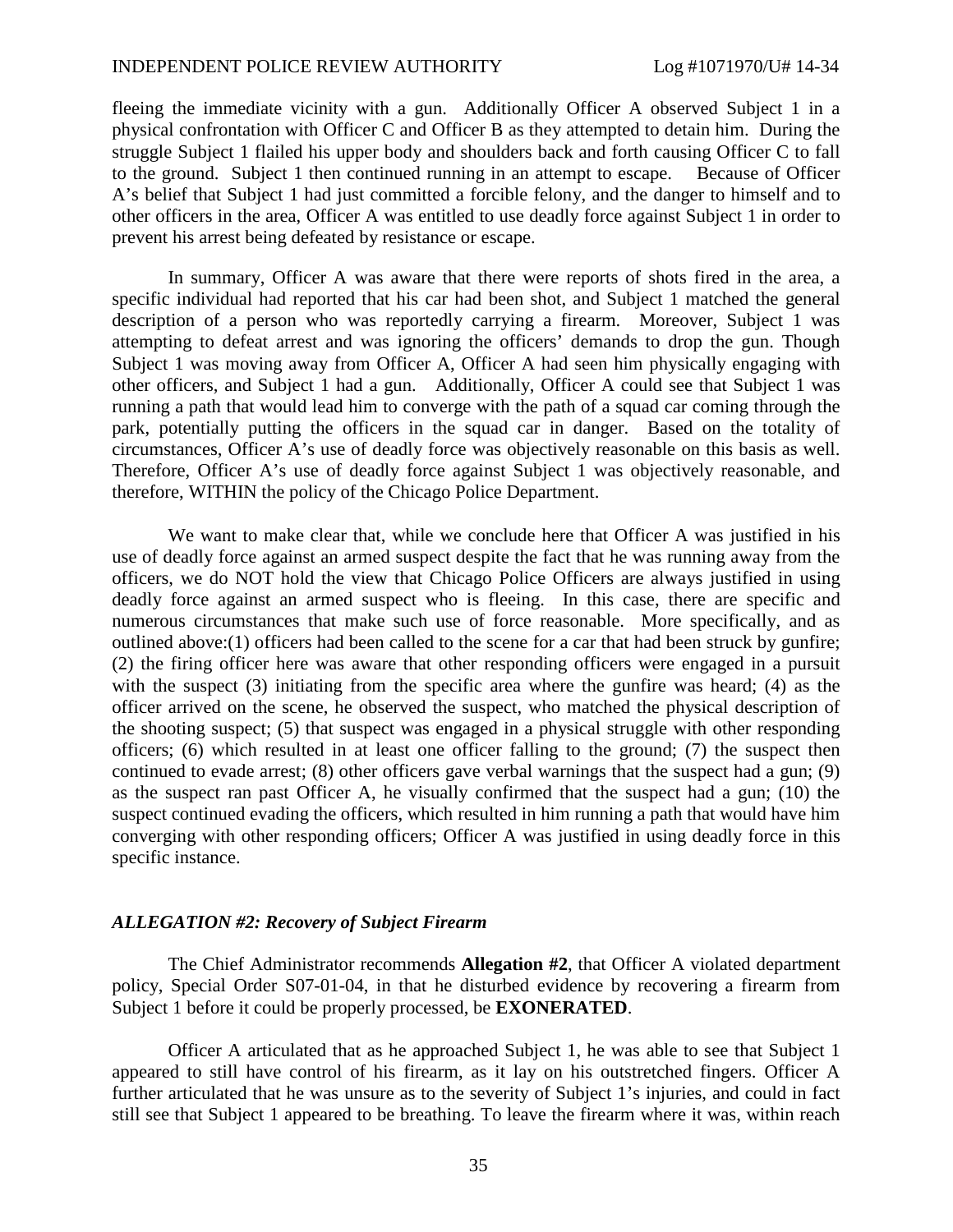or under control of Subject 1, could have been negligent, and a potential risk to officer safety. The exigent circumstances to secure the firearm were certainly present.

Multiple witness officers, in their statements to IPRA, explained that a large and unruly crowd was gathering in the area after the shooting. These accounts are corroborated by the OEMC records which verify a civilian called 911 requesting additional officers be sent to the scene because the crowd was "going crazy" and it was "like a riot."<sup>45</sup> The presence of a large group of citizens encroaching on an unsecured scene would also create exigent circumstances to justify immediately securing the firearm.

Officer A explained that, beyond his evaluation of the circumstances made at that moment, he had been trained at the Chicago Police Department Academy to secure any weapon in a similar situation, in a similar and immediate manner. Special Order S07-01-04 of the Chicago Police Department outlines the proper procedure for recovering firearms, though the order includes multiple references to the caveat that should exigent circumstances exist, then the weapon should be secured immediately. Therefore, this Allegation must be classified as EXONERATED.

#### *ALLEGATION #3: Failure to Qualify Service Weapon*

The Chief Administrator recommends **Allegation #3**, that Officer A violated department policy in that he failed to qualify with his firearm, as required under Special Order S11-03-01, be **SUSTAINED.** The order clearly articulates that it is the responsibility of the member to ensure that they are scheduled to attend the Prescribed Weapon Qualification Program. Officer A failed to complete this requirement and admitted to the allegation.

#### *ALLEGATION #4: Use of Mismatched Ammunition*

The Chief Administrator recommends **Allegation #4**, that Officer A violated department policy, Uniform and Property Order U04-02-01, in that he had mismatched ammunition loaded in his firearm, be **SUSTAINED.** Though all of the ammunition that Officer A used was department approved, section II. B. 3 of the aforementioned order defines that weapons will be loaded with only one manufacturer and style of prescribed ammunition. Though the "Federal" rounds loaded in Officer A's weapon meet the identical manufacturer requirement, the incongruity of the "+P" and standard rounds is a violation of the "style" requirement of this order. $46$ 

<sup>45</sup> Att 23

 $46$  The "+P" ammunition is loaded to a higher pressure than a standard round. Though department approved, this particular ammunition differs in style from the standard round.